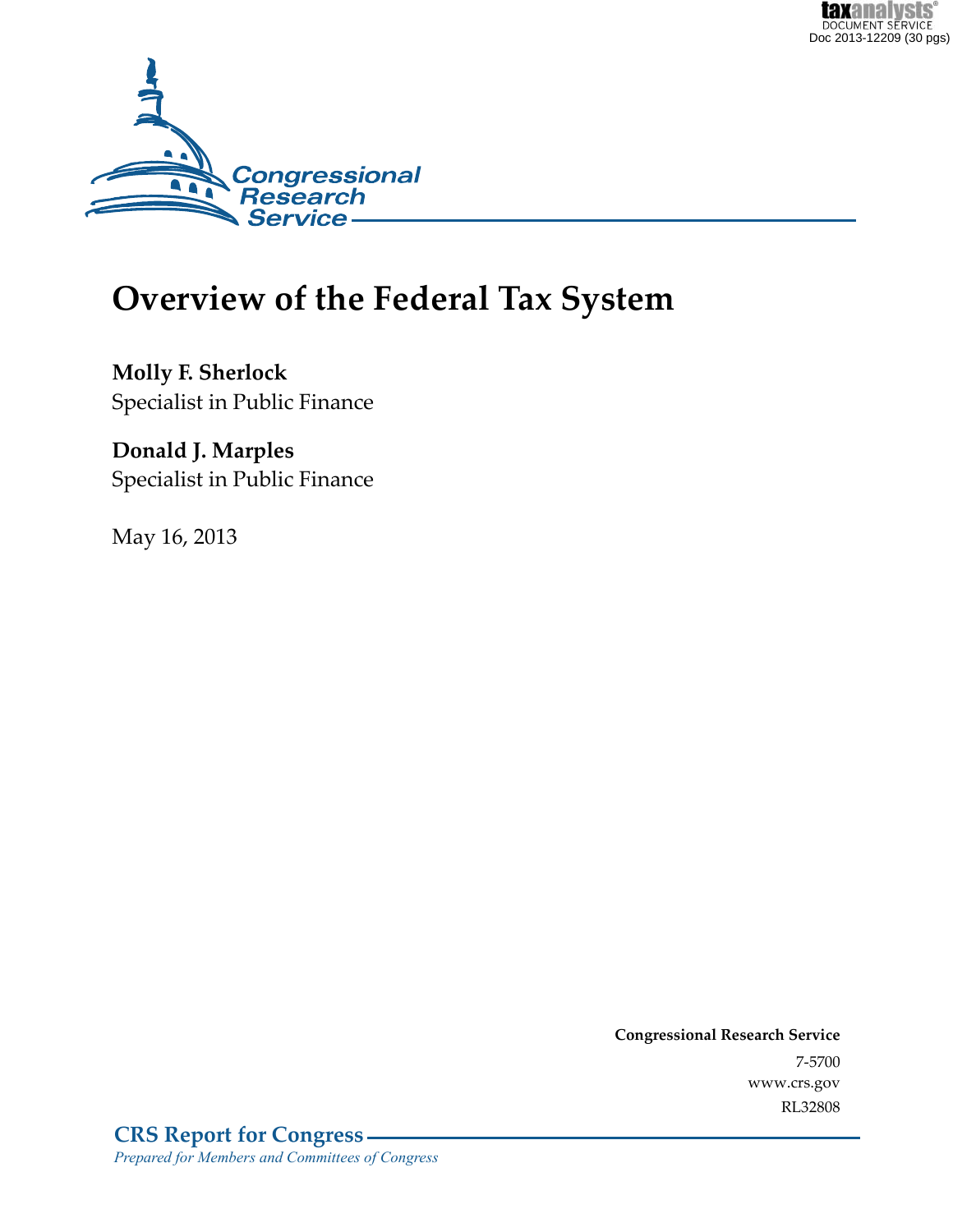# **Summary**

The major sources of federal tax revenue are individual income taxes, Social Security and other payroll taxes, corporate income taxes, excise taxes, and estate and gift taxes. This report describes the federal tax structure, provides some statistics on the tax system as a whole, and presents analysis of selected tax concepts.

The federal income tax is levied on an individual's taxable income, which is adjusted gross income (AGI) less deduction and exemptions. Tax rates, based on filing status (e.g., married filing jointly or single individual) determine the level of tax liability. Tax rates in the United States are progressive, such that higher levels of income are taxed at higher rates. Once tax liability is calculated, tax credits can be used to reduce tax liability. Tax deductions and tax credits are tools available to policymakers to increase or decrease the after-tax price of undertaking specific activities. Individuals with high levels of exemptions, deductions, and credits relative to income may be required to file under the alternative minimum tax (AMT).

Corporate taxable income is also subject to varying rates, where those with higher levels of income pay higher levels of taxes. Social Security and Medicare tax rates are, respectively, 12.4% and 2.9%. In 2013, Social Security taxes are levied on the first \$113,700 of wages, with the wage cap adjusted annually for increases in average wages in the economy. Medicare taxes are assessed against all wage income. Federal excise taxes are levied on specific goods, such as transportation fuels, alcohol, tobacco, and telephones.

In FY2012, individual income taxes accounted for 46% of total federal revenue. Social Security taxes accounted for 35%. Corporate income taxes accounted for 10% while excise taxes accounted for 3%. Estate and gift, customs, and miscellaneous taxes accounted for the remaining 6% of total revenue. Over time, the corporate income tax has become much less important as a revenue source while Social Security taxes have provided a larger share of total revenues.

Analysis of tax statistics from the federal tax system as a whole leads to three conclusions: (1) federal revenue as a percentage of GDP is in line with historical trends; (2) the U.S. fiscal position is in line with the fiscal position of other industrialized nations (revenues and expenditures as a percentage of GDP are relatively low); and (3) over the past decade, effective tax rates have fallen for individuals at all income levels, but have fallen more for lower-income individuals, reducing their share of overall tax liabilities.

The final sections of this report analyze a number of tax concepts. Tax expenditures are revenue losses from special tax deductions, credits, and other benefits. Capital gains warrant special attention, as there is debate about their being taxed at a lower rate. Marriage tax penalties and bonuses, while reduced following legislation enacted in 2001 and 2003, still pose an inequity in the tax system. Tax deferral, or the timing of taxes, poses problems related to the timing of taxation, specifically with respect to capital gains. Depreciation is important, as accelerated depreciation schemes or expensing can influence firm behavior. Tax liability also depends on form of business organization. Finally, the issue of whether taxes can influence firms' competitiveness is reviewed.

This report will be updated on enactment of major changes in the federal tax system.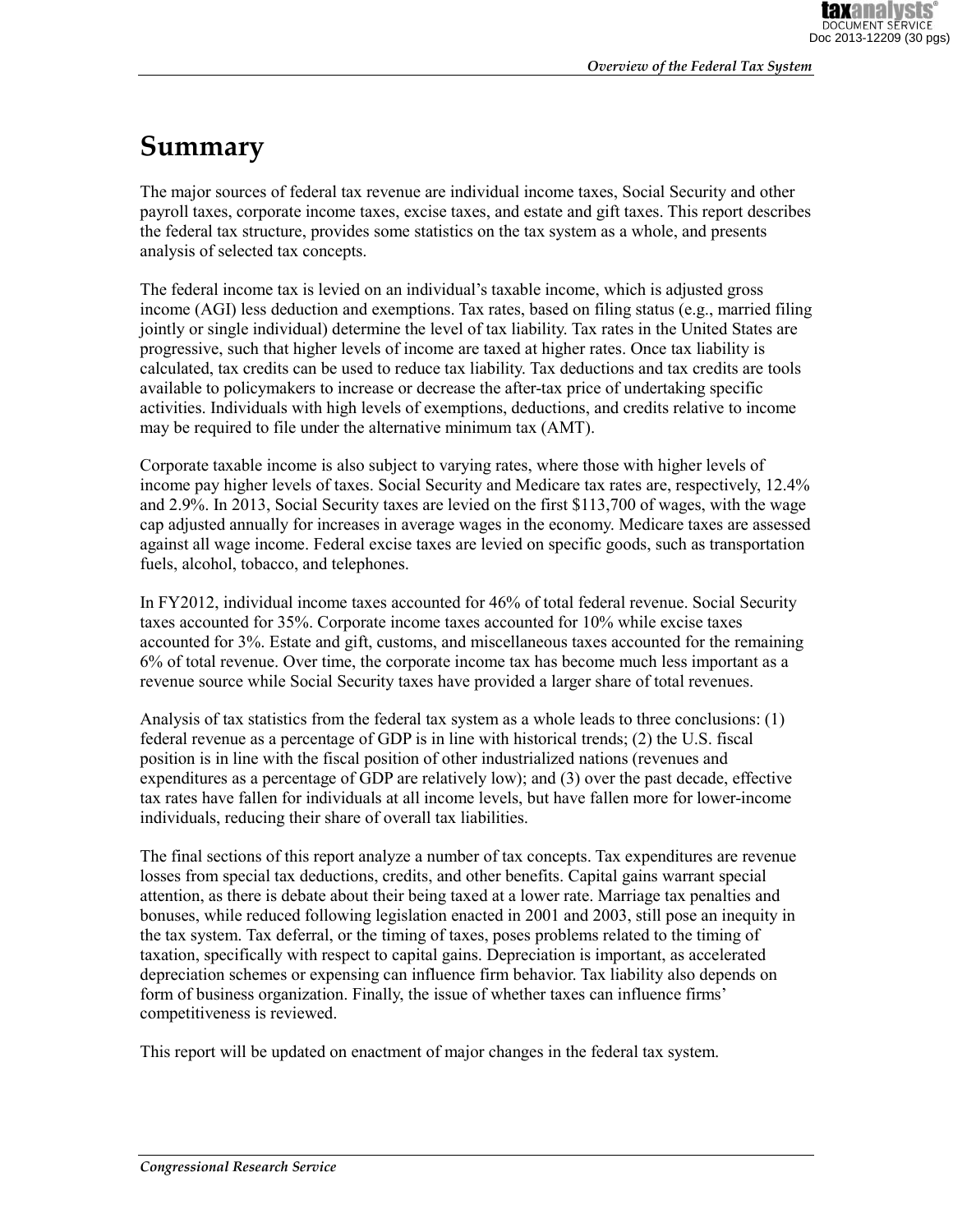# **Contents**

## Figures

## **Tables**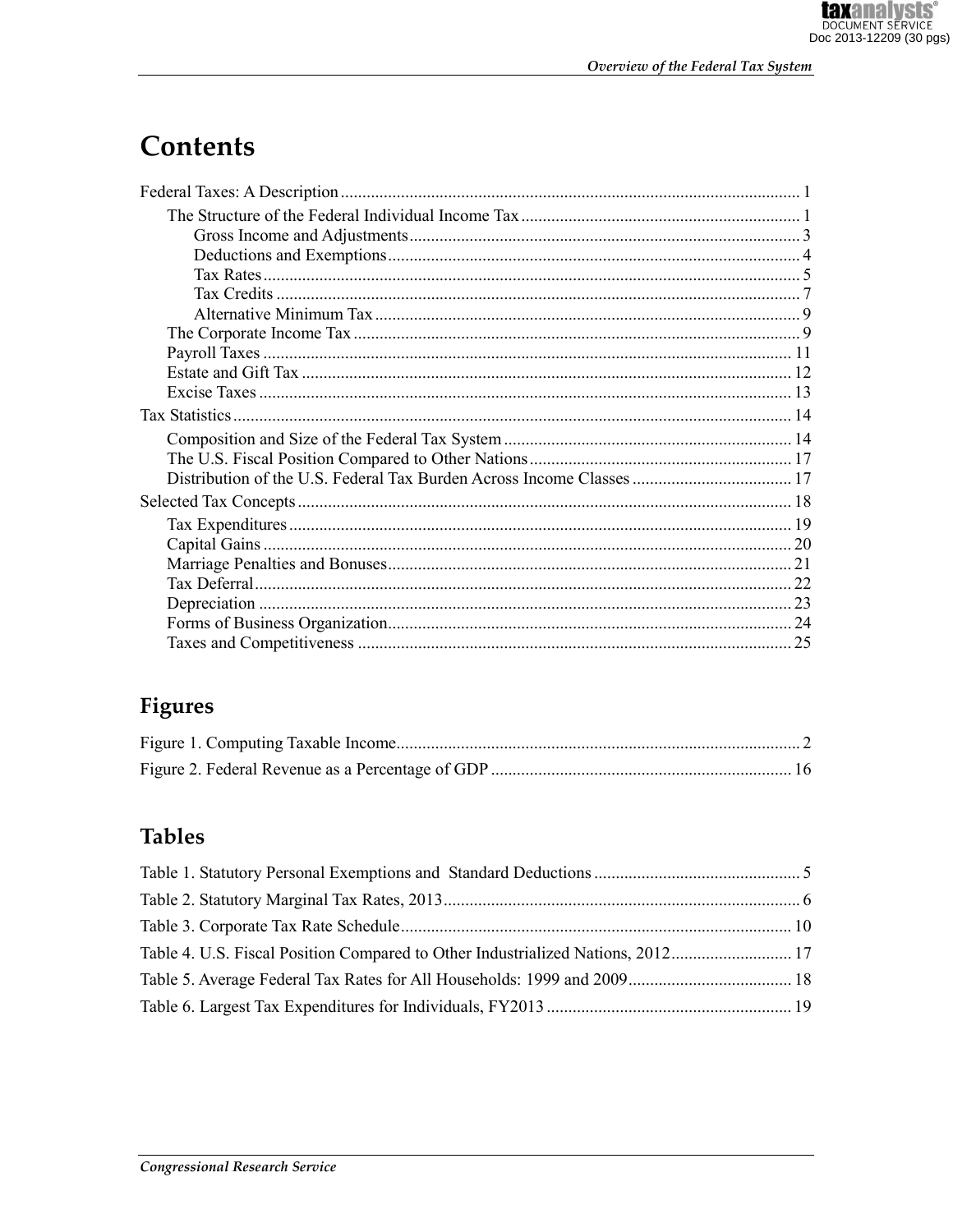

*Overview of the Federal Tax System* 

## **Contacts**

Author Contact Information........................................................................................................... 26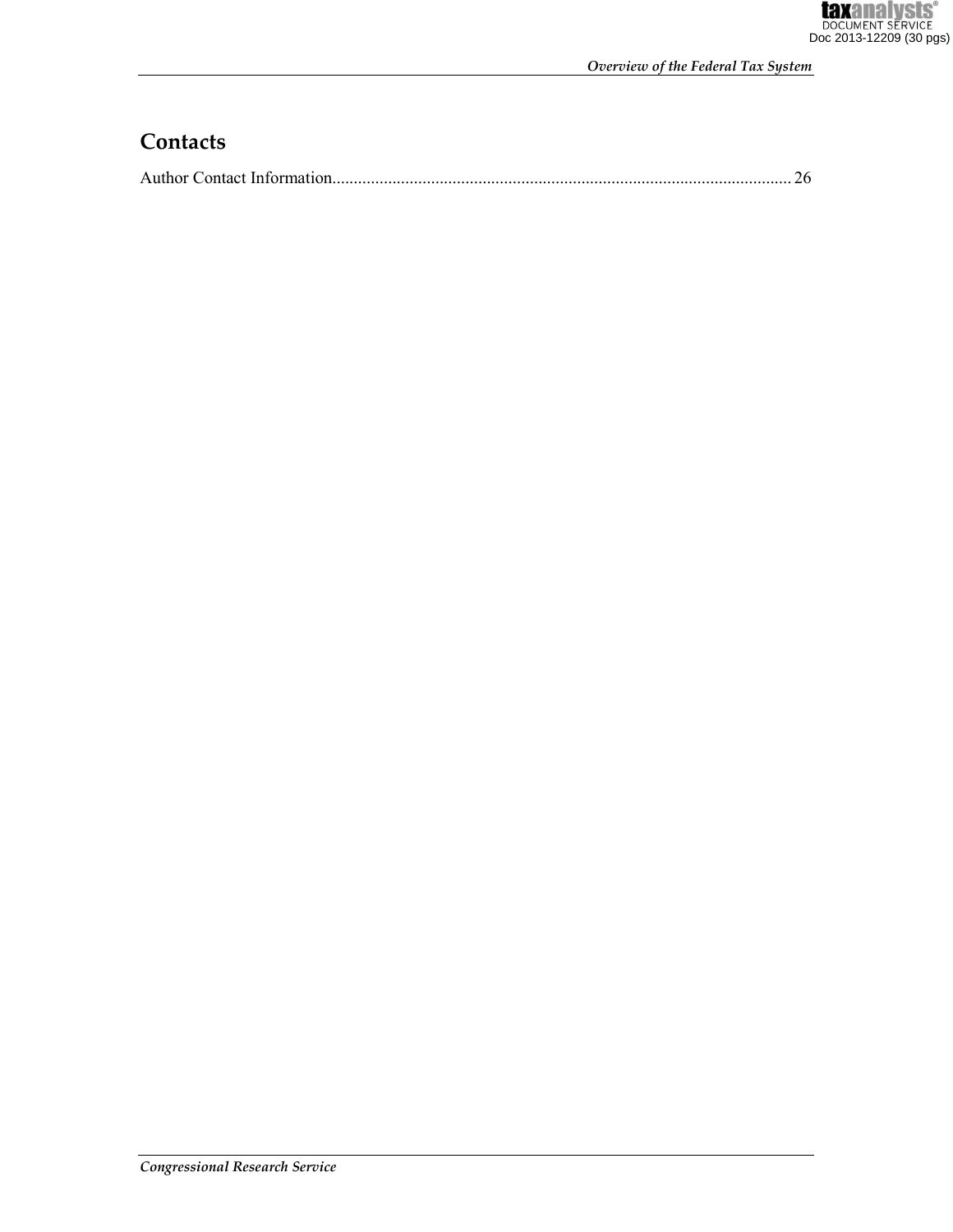he major sources of federal tax revenue are individual income taxes, Social Security and other payroll taxes, corporate income taxes, excise taxes, and estate and gift taxes. This report describes the federal tax structure, provides some statistics on the tax system as a The major sources of federal tax revenue are ind<br>other payroll taxes, corporate income taxes, ex<br>report describes the federal tax structure, provide<br>whole, and presents analysis of selected tax concepts.

# **Federal Taxes: A Description**

The individual income tax is the major source of federal revenues, followed closely by Social Security and other payroll taxes. As a revenue source, the corporate income tax is a distant third. Estate and gift and excise taxes play only minor roles as revenue sources.

## **The Structure of the Federal Individual Income Tax**

The individual income tax is based on earnings individuals accrue from a variety of sources. Included in the individual income tax base are wages, salaries, tips, taxable interest and dividend income, business and farm income, realized net capital gains, income from rents, royalties, trusts, estates, partnerships, taxable pension and annuity income, and alimony received.

The tax base is reduced by adjustments to income, including contributions to Keogh and traditional IRAs, some interest paid on student loans and higher education expenses, contributions to health savings accounts, and alimony payments made by the taxpayer. This step of the process produces adjusted gross income (AGI), which is the basic measure of income under the federal income tax. Deductions from the income tax base that result in an individual's AGI are also known as "above the line" deductions. These deductions are available to all taxpayers, whether the taxpayer chooses to take the standard deduction or itemize deductions.<sup>1</sup>

The tax base is further reduced by either the standard deduction or individuals' itemized deductions.<sup>2</sup> Itemized deductions are allowed for home mortgage interest payments, state and local income taxes, state and local property taxes, charitable contributions, medical expenses in excess of 7.5% of AGI, and for a variety of other items.<sup>3</sup> For taxable years 2004 through 2013, at the election of the taxpayer, state and local sales taxes can be deducted as an alternative to state and local income taxes.<sup>4</sup>

The tax base is reduced further by subtracting personal and dependent exemptions. Exemptions are a fixed amount to be subtracted from AGI. Exemptions are allowed for the taxpayer, the

<sup>&</sup>lt;sup>1</sup> A full list of "above the line" deductions can be found in the Internal Revenue Code (IRC)  $\S$  62.

 $2$  The elderly and blind are allowed an additional standard deduction.

<sup>3</sup> For additional information, see CRS Report R42872, *Tax Deductions for Individuals: A Summary*, by Sean Lowry and CRS Report R43012, *Itemized Tax Deductions for Individuals: Data Analysis*, by Sean Lowry.

<sup>&</sup>lt;sup>4</sup> This provision was most recently extended by the American Taxpayer Relief Act (ATRA; P.L. 112-240). For additional background, see CRS Report RL32781, *Federal Deductibility of State and Local Taxes*, by Steven Maguire, for analysis of the deductibility of state and local taxes.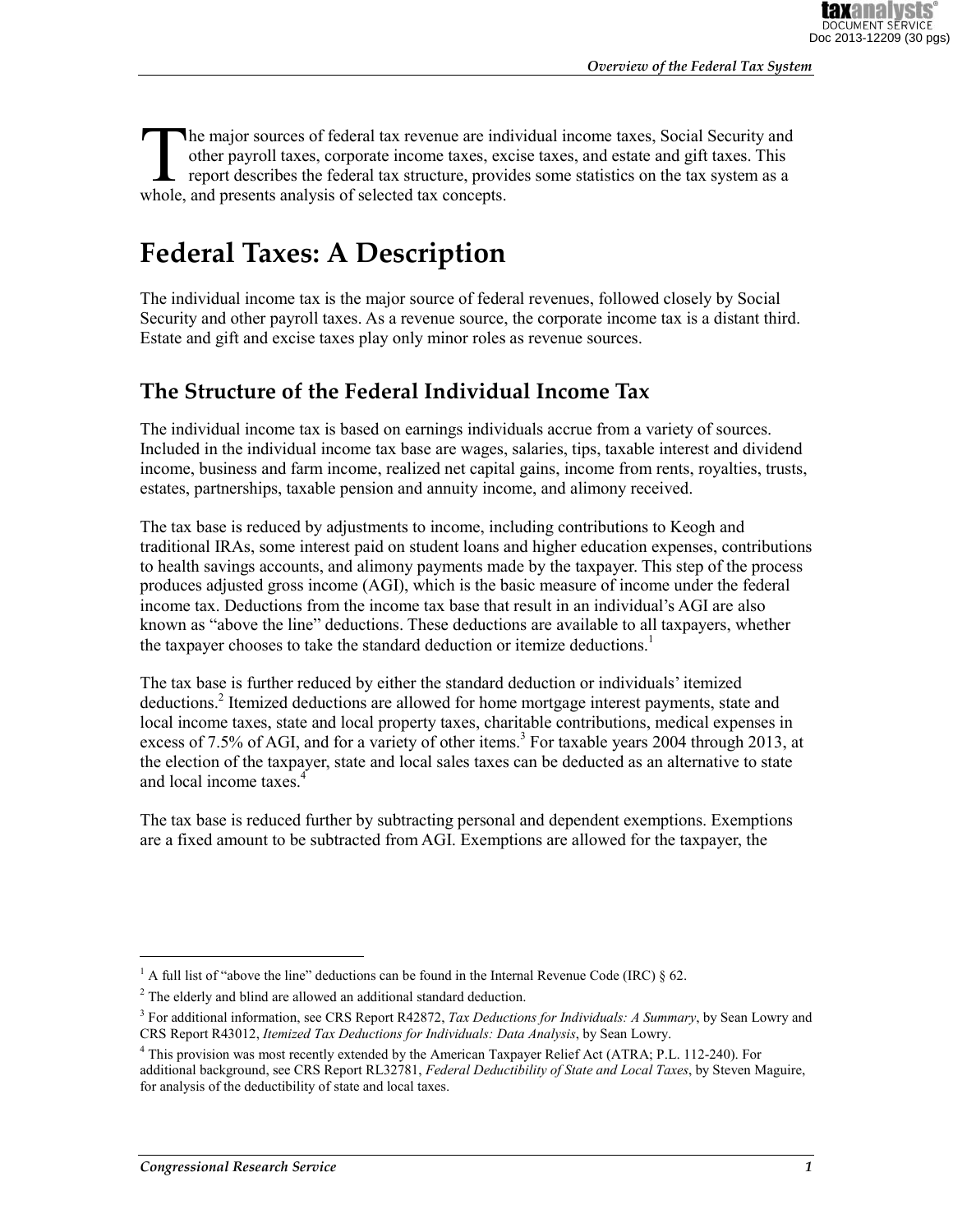taxpayer's spouse, and each dependent. In 2013, the exemption amount per person is \$3,900.<sup>5</sup> For taxpayers with high levels of AGI, the personal and dependent exemptions are phased out.<sup>6</sup>

Federal income taxes are assessed on a taxpayer's taxable income. Taxable income equals AGI reduced by either the standard deductions or itemized deductions and personal and dependent exemptions. **Figure 1** illustrates the computation of taxable income.



**Figure 1. Computing Taxable Income** 

**Source:** CRS

1

The tax liability depends on the filing status of the taxpayer. There are four main filing categories: married filing jointly, married filing separately, head of household, and single individual. The computation of a taxpayer's tax liability depends on their filing status.

The income tax system is designed to be progressive, with marginal tax rates increasing as income increases.7 At a particular marginal tax rate, all individuals, regardless of their level of earnings, pay the same tax rate on their first dollar of taxable income. Once a taxpayer's income surpasses a threshold level placing them in a higher marginal tax bracket, the higher marginal tax rate is only applied on income that exceeds that threshold value. Currently, the individual income

<sup>&</sup>lt;sup>5</sup> If a taxpayer was married and had one child being claimed as a dependent, the exemption would be \$11,700 (\$3,900  $\times$ 3).

<sup>6</sup> See CRS Report R41796, *Deficit Reduction: The Economic and Tax Revenue Effects of the Personal Exemption Phaseout (PEP) and the Limitation on Itemized Deductions (Pease)*, by Thomas L. Hungerford.

 $<sup>7</sup>$  A marginal tax rate is the tax rate on the last dollar earned.</sup>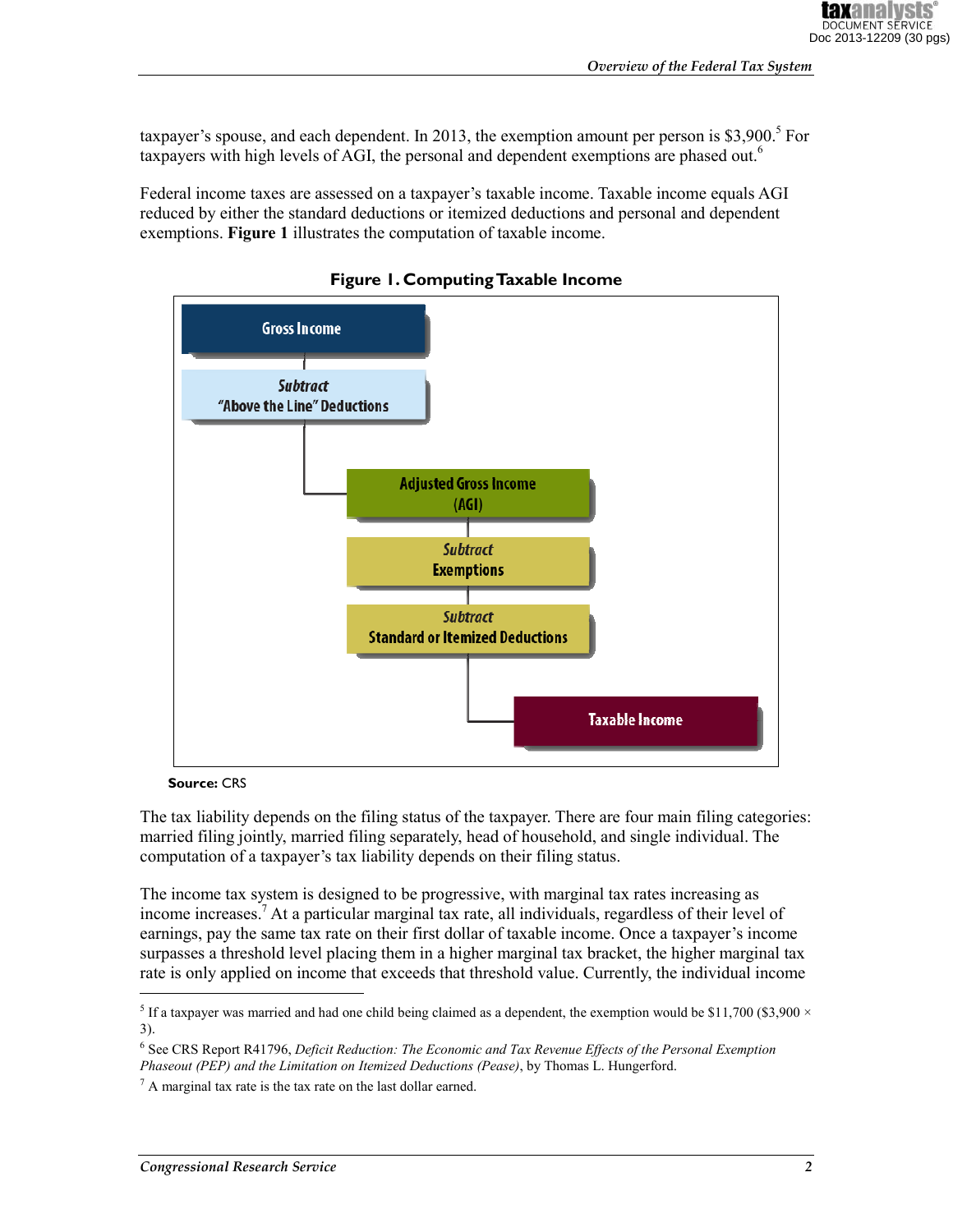tax system has seven marginal income tax rates:  $10\%$ ,  $15\%$ ,  $25\%$ ,  $28\%$ ,  $33\%$ ,  $35\%$ , and  $39.6\%$ .<sup>8</sup> These marginal income tax rates are applied against taxable income to arrive at a taxpayer's gross income tax liability.

After a taxpayer's tax liability has been calculated, tax credits are subtracted from gross tax liability to arrive at a final tax liability. Major tax credits include the earned income tax credit, the child tax credit, education tax credits, and the credit for child and dependent care expenses.

Not all income is subject to the marginal income tax rates noted above. Long-term capital gains that is, gain on the sale of assets held more than 12 months—and qualified dividend income is taxed at lower tax rates. Net investment income is also subject to an additional tax for taxpayers above certain income thresholds.

#### **Gross Income and Adjustments**

In order to levy an income tax, income must first be defined. As a benchmark, economists often turn to the Haig-Simons comprehensive income definitions. Here, taxable resources are defined as changes in a taxpayer's ability to consume during the tax year.<sup>9</sup> Another way to view the individual income tax base is as an approximation of the sum of all labor and capital income earned or received over the course of the year. Under this view, the tax base resembles national income as measured by economists. In addition to labor and capital income, many transfer payments are also subject to taxation.

There are a number of forms of what would broadly be defined as income that are excluded from taxable income in practice. For example, wage income of employees is taxed, although most contributions to employee pension and health insurance plans and certain other employee benefits are not included in wages subject to income tax. Employer contributions to Social Security are also excluded from wages. When pensions are received, they are included in income to the extent that they represent contributions originally excluded. If the taxpayer has the same tax rate when contributions are made and when pensions are received, this treatment is equivalent to eliminating tax on the earnings of pension plans. Some Social Security benefits are also subject to tax.

Passive capital income, in the form of capital gains, interest, and dividends on financial instruments, is also taxed. The tax base excludes capital gains that are unrealized, such that capital gains are only taxed on realization. Unlike capital gains, assets earning interest are taxed on accrual. Taxes are paid on the interest earned in each tax year. Taxable interest income is added to a taxpayer's AGI and taxed according to the taxpayer's marginal tax rate. Interest that is earned on tax-exempt securities, such as those issued by state and local governments, is not subject to taxation. Like capital gains, dividends are taxed at a lower rate than other income. Qualified dividends are taxed at the same rate as capital gains.<sup>10</sup>

<sup>8</sup> For historical perspective on marginal tax rates, see CRS Report RL34498, *Individual Income Tax Rates and Other Key Elements of the Individual Income Tax: 1988 to 2013*, by Gary Guenther.

<sup>&</sup>lt;sup>9</sup> The Haig-Simons comprehensive income definition was first developed in Robert Murray Haig, "The Concept of Income – Economic and Legal Aspects," in *The Federal Income Tax*, ed. Robert Murray Haig (New York, NY: Columbia University Press, 1921), pp. 1-28 and Henry C. Simons, *Personal Income Taxation: The Definition of Income as a Problem of Fiscal Policy* (Chicago, IL: University of Chicago Press, 1938). An overview of the concept can be found in Jonathan Gruber, *Public Finance and Public Policy*, 2nd ed. (New York, NY: Worth Publishers, 2007).

<sup>&</sup>lt;sup>10</sup> Reduced rates for qualified dividends were introduced under Jobs and Growth Tax Relief Reconciliation Act of 2003 (continued...)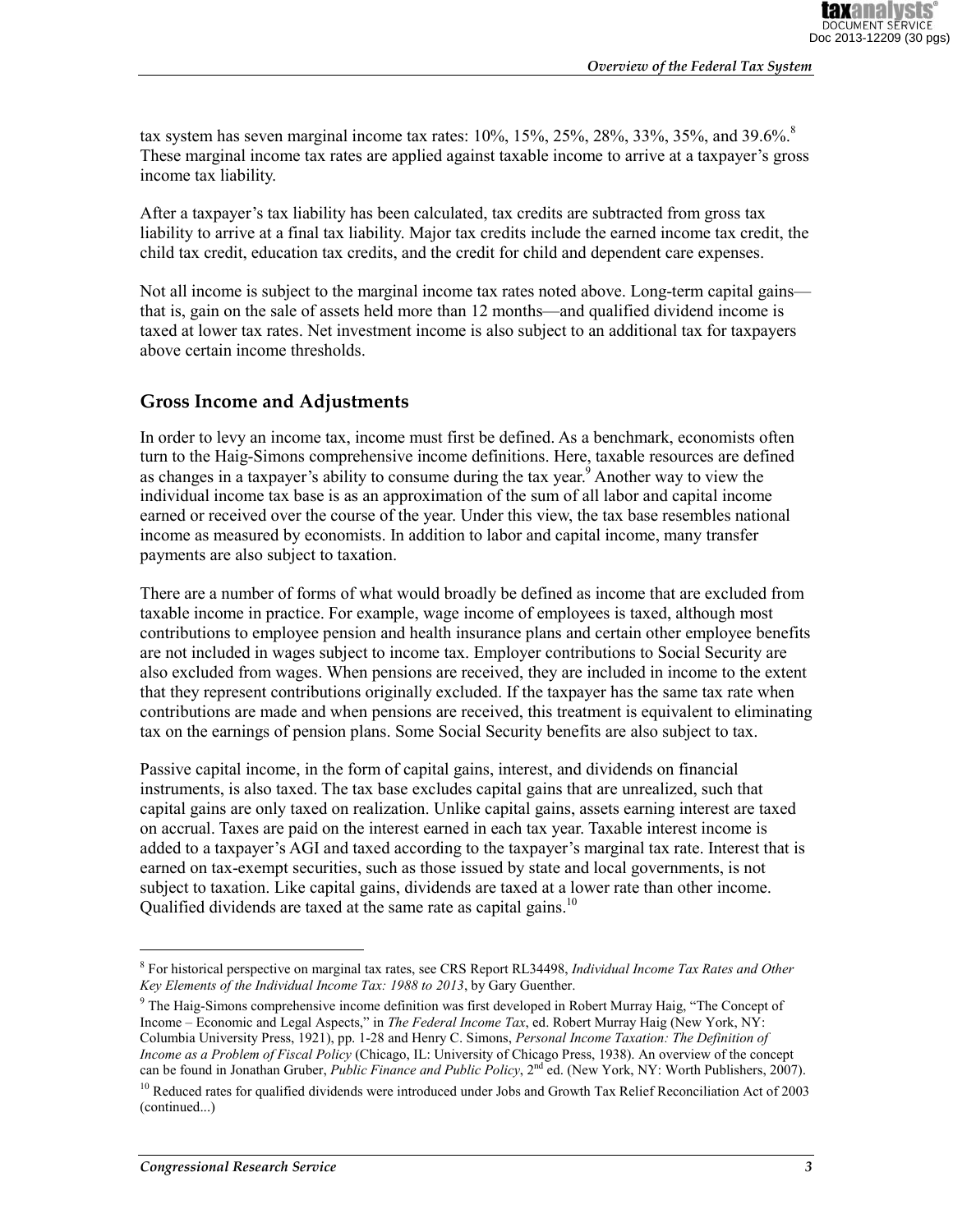Income from operating a business through a proprietorship, partnership, or small business corporation that elects to be treated similarly to a partnership (Subchapter S corporation), or through rental property (which reflects returns to both investment and effort) is also subject to  $\text{tax}$ <sup>11</sup>. This income is the net of gross receipts reduced by such deductible costs as payments to labor, depreciation, costs of goods acquired for resale and other inputs, interest, and taxes. Some investment income of small businesses is subject to favorable treatment through provisions that allow costs of capital equipment to be expensed.<sup>12</sup> Other income, such as miscellaneous income, gambling winnings, and royalties, is also included in the tax base.

As noted above, there are several adjustments to the income made to determine adjusted gross income (AGI). These are the so-called "above the line" deductions noted above. As was illustrated in **Figure 1**, deductions and exemptions are subtracted from AGI to determine taxable income. The next section provides more detail on these deductions and exemptions.

#### **Deductions and Exemptions**

Individuals subtract from their adjusted gross income either the standard deduction or itemized deductions, along with an exemption for each family member. The standard deduction and personal exemption are indexed for inflation. Personal exemptions and standard deductions from 2005 through 2013 are given in **Table 1**.

Personal exemptions are limited for certain high-income taxpayers under current law.<sup>13</sup> Provisions under the Economic Growth and Tax Relief Reconciliation Act of 2001 (EGTRRA; P.L. 107-16) gradually reduced the personal exemption phaseout (PEP), such that the phaseout was completely repealed in 2010. The Tax Relief, Unemployment Reauthorization, and Job Creation Act of 2010 (P.L. 111-312) extended the repeal of PEP for two years, through 2012. PEP was reinstated as part of the American Taxpayer Relief Act (ATRA; P.L. 112-240).

For 2013, personal exemptions are phased out for single taxpayers with adjusted gross income (AGI) above \$250,000 (\$300,000 for married filing jointly; \$275,000 for head of household filers). Personal exemptions are phased out by 2% for each \$2,500 by which a taxpayer's AGI exceeds these thresholds.

 $\overline{a}$ 

<sup>(...</sup>continued)

<sup>(</sup>JGTRRA, P.L. 108-27). Most recently, the reduced rates for qualified dividends were extended by the American Taxpayer Relief Act (ATRA; P.L. 112-240).

<sup>11</sup> For background on types of business organizations, see CRS Report R40748, *Business Organizational Choices: Taxation and Responses to Legislative Changes*, by Mark P. Keightley.

<sup>12</sup> For more, see CRS Report RL32254, *Small Business Tax Benefits: Current Law and Main Arguments For and Against Them*, by Gary Guenther.

<sup>&</sup>lt;sup>13</sup> For further discussion see CRS Report R41796, *Deficit Reduction: The Economic and Tax Revenue Effects of the Personal Exemption Phaseout (PEP) and the Limitation on Itemized Deductions (Pease)*, by Thomas L. Hungerford.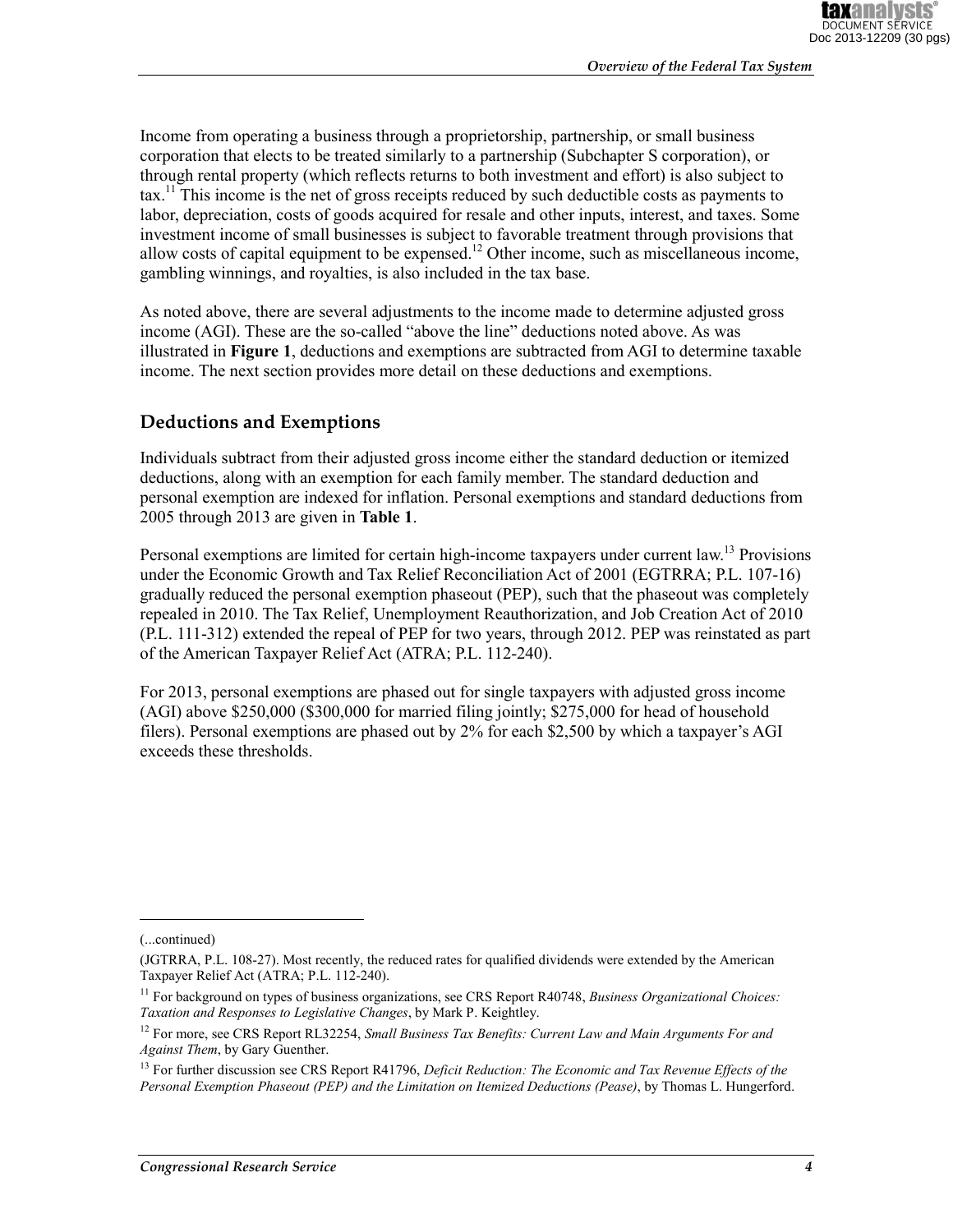| <b>Filing</b><br><b>Status</b>       | 2005     | 2006     | 2007     | 2008     | 2009     | 2010     | 2011     | 2012     | 2013     |
|--------------------------------------|----------|----------|----------|----------|----------|----------|----------|----------|----------|
| <b>Personal</b><br><b>Exemptions</b> | \$3,200  | \$3,300  | \$3,400  | \$3,500  | \$3,650  | \$3,650  | \$3,700  | \$3,800  | \$3,900  |
| <b>Standard Deductions</b>           |          |          |          |          |          |          |          |          |          |
| -Married<br>Filing Jointly           | \$10,000 | \$10.300 | \$10.700 | \$10.900 | \$11,400 | \$11,400 | \$11.600 | \$11.900 | \$12,200 |
| -Single<br>Individual                | \$5,000  | \$5,150  | \$5,350  | \$5,450  | \$5,700  | \$5,700  | \$5,800  | \$5.950  | \$6,100  |
| —Head of<br>Household                | \$7,300  | \$7,750  | \$7,850  | \$8,000  | \$8,350  | \$8,400  | \$8,500  | \$8,700  | \$8,950  |

#### **Table 1. Statutory Personal Exemptions and Standard Deductions**

**Source:** Internal Revenue Code

**Notes:** For married couples filing separately the personal exemption and standard deduction is half of that allowed for married couples filing jointly. Information on personal exemption and itemized deduction levels prior to 2005 can be found in CRS Report RL34498, *Individual Income Tax Rates and Other Key Elements of the Individual Income Tax: 1988 to 2013*, by Gary Guenther.

Itemized deductions are also phased out as income exceeds a certain threshold.<sup>14</sup> Like PEP, the limitation on itemized deductions, also known as Pease, was phased out under EGTRRA. By 2010, the Pease limitation was repealed. The Pease-related provisions of EGTRRA were scheduled to expire at the end of 2010. The Tax Relief, Unemployment Reauthorization, and Job Creation Act of 2010 (P.L. 111-312) extended repeal of the Pease-limitation through 2012. The Pease limitation was reinstated beginning in 2013 for certain high-income taxpayers as part of ATRA.

For 2013, itemized deductions being to phase out once AGI exceeds \$250,000 for single filers, \$275,000 for head of household filers, and \$300,000 for married taxpayers filing jointly. For these taxpayers, the total of certain itemized deductions is reduced by 3% of the amount of AGI exceeding the threshold. The total reduction, however, cannot be greater than 80% of the deductions (and the taxpayer always has the option of taking the standard deduction). The deductions not subject to the Pease limitation are medical and dental expenses, investment interest, and casualty and theft losses.

#### **Tax Rates**

Tax rate schedules for individuals include joint returns for married couples, single returns, and head of household returns for single individuals with dependents. Married couples can file separate returns; the brackets in these schedules are half as wide as brackets in the joint return, so there is no tax rate advantage in filing such a return. The individual income tax rate schedules for 2013 are shown in **Table 2**. Current tax rate schedules were set as part of the American Taxpayer Relief Act (ATRA; P.L. 112-240).<sup>15</sup>

<sup>14</sup> *Ibid.*

<sup>&</sup>lt;sup>15</sup> In 2000, marginal tax rates were 15%, 28%, 31%, 36%, and 39.6%. Marginal tax rates were reduced and the  $10\%$ bracket introduced under the Economic Growth and Tax Relief Reconciliation Act of 2001 (EGTRRA; P.L. 107-16). (continued...)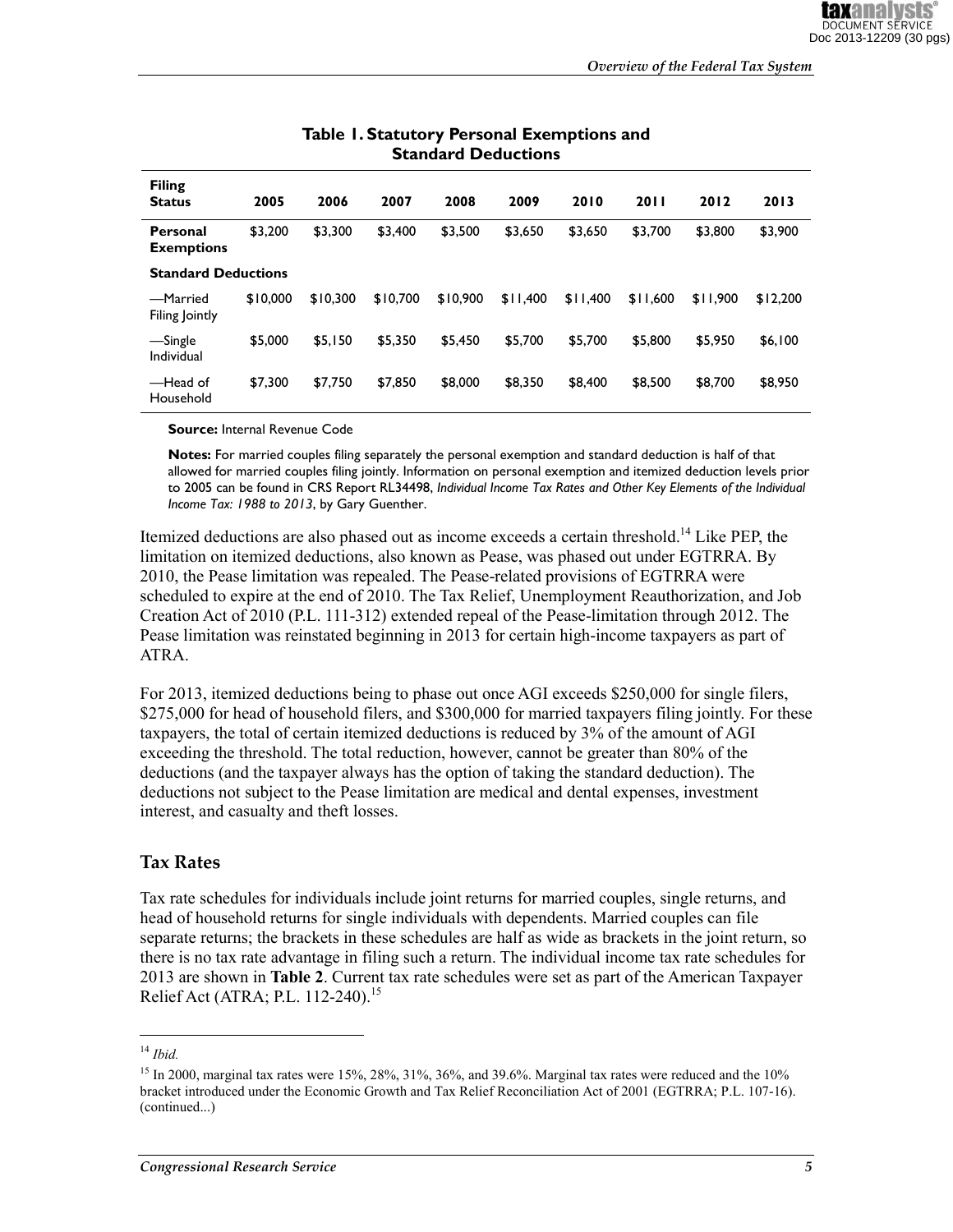| <b>Married Filing Jointly</b> |      |           |                                                      |
|-------------------------------|------|-----------|------------------------------------------------------|
| If taxable income is:         |      |           | Then, tax is:                                        |
| \$0                           | to   | \$17,850  | 10% of the amount over \$0                           |
| \$17,850                      | to   | \$72,500  | \$1,785 plus 15% of the amount over \$17,850         |
| \$72,500                      | to   | \$146,400 | \$9,982.50 plus 25% of the amount over \$72,500      |
| \$146,400                     | to   | \$223,050 | \$28,457.50 plus 28% of the amount over \$146,400    |
| \$223,050                     | to   | \$398,350 | \$49,919.50 plus 33% of the amount over \$223,050    |
| \$398,350                     | to   | \$450,000 | \$107,768.50 plus 35% of the amount over \$398,350   |
| \$450,000                     | plus |           | \$125,846 plus 39.6% of the amount over \$450,000    |
| <b>Single Returns</b>         |      |           |                                                      |
| If taxable income is:         |      |           | Then, tax is:                                        |
| \$0                           | to   | \$8,925   | 10% of the amount over \$0                           |
| \$8,925                       | to   | \$36,250  | \$892.50 plus 15% of the amount over \$8,925         |
| \$36,250                      | to   | \$87,850  | \$4,991.25 plus 25% of the amount over \$36,250      |
| \$87,850                      | to   | \$183,250 | \$17,891.25 plus 28% of the amount over \$87,850     |
| \$183,250                     | to   | \$398,350 | \$44,603.25 plus 33% of the amount over \$183,250    |
| \$398,350                     | to   | \$400,000 | \$115,586.25 plus 35% of the amount over \$398,350   |
| \$400,000                     | plus |           | \$116,163.75 plus 39.6% of the amount over \$400,000 |
| <b>Heads of Households</b>    |      |           |                                                      |
| If taxable income is:         |      |           | Then, tax is:                                        |
| \$0                           | to   | \$12,750  | 10% of the amount over \$0                           |
| \$12,750                      | to   | \$48,600  | \$1,275 plus 15% of the amount over \$12,750         |
| \$48,600                      | to   | \$125,450 | \$6,652.50 plus 25% of the amount over \$48,600      |
| \$125,450                     | to   | \$203,150 | \$25,865 plus 28% of the amount over \$125,450       |
| \$203,150                     | to   | \$398,350 | \$47,621 plus 33% of the amount over \$203,150       |
| \$398,350                     | to   | \$425,000 | \$112,037 plus 35% of the amount over \$398,350      |
| \$425,000                     | plus |           | \$121,364.50 plus 39.6% of the amount over \$425,000 |

**Table 2. Statutory Marginal Tax Rates, 2013**  Tax Schedules by Filing Status

**Source:** Internal Revenue Code

As was noted above, income earned from long-term capital gains and dividends is taxed at lower rates. The maximum rate on long-term capital gains and dividends is 20%. This 20% rate applies to taxpayers in the 39.6% bracket (single filers with taxable income above \$400,000; married filers with taxable income above \$450,000). Taxpayers in the 25%, 28%, 33% and 35% tax

<sup>(...</sup>continued)

Tax rates were scheduled to return to 2000 levels in 2011 under EGTRRA. The reduced tax rates were extended for two years, through 2012, by the Tax Relief, Unemployment Reauthorization, and Job Creation Act of 2010 (P.L. 111- 312). The American Taxpayer Relief Act (ATRA; P.L. 112-240) set current tax rate schedules, which include seven marginal tax rate brackets ranging from 10% to 39.6%.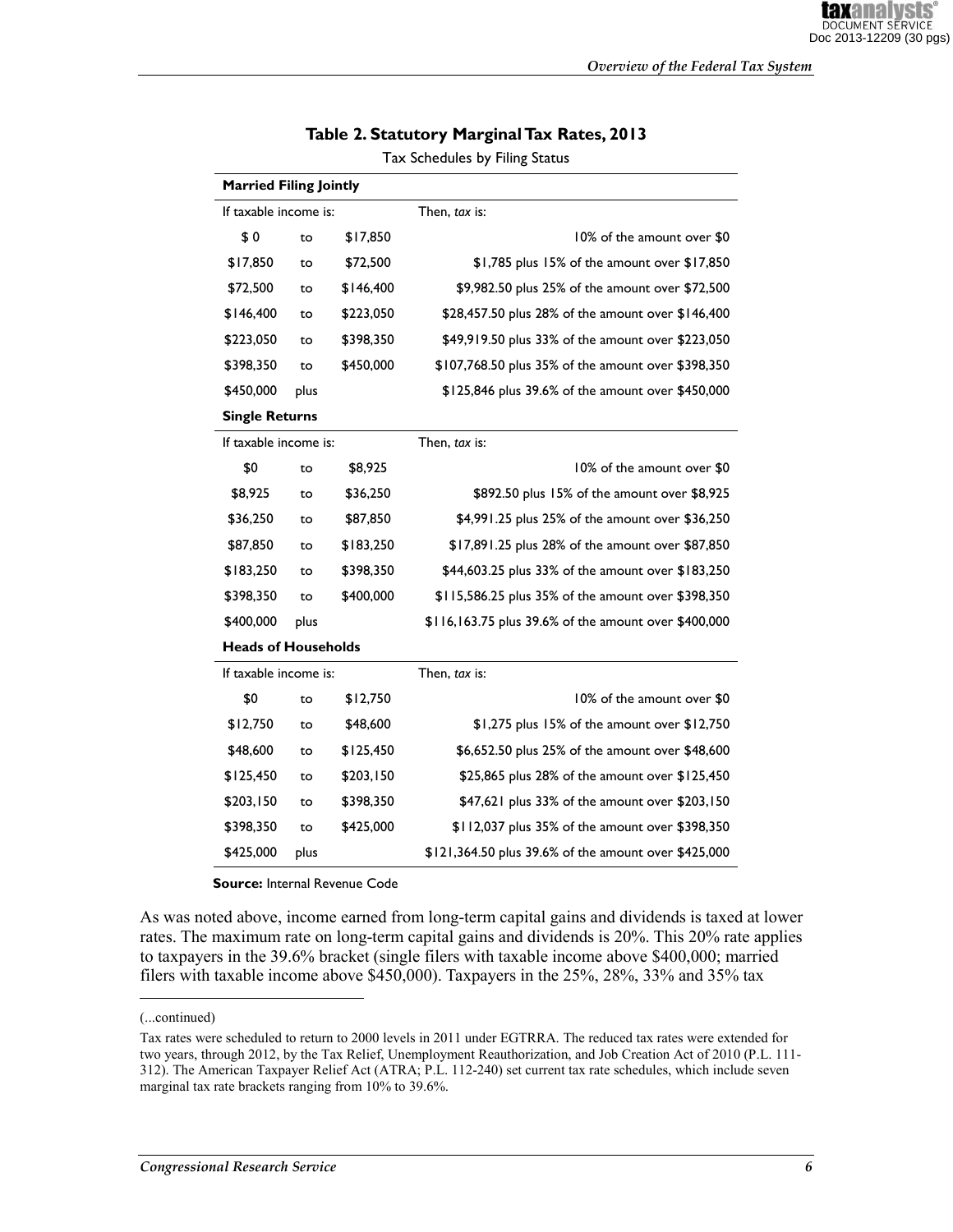brackets face a 15% tax rate on long-term capital gains and dividends. The tax rate on capital gains and dividends is 0% for taxpayers in the 10% and 15% tax brackets.

Given the complexities of the tax code, most taxpayers do not pay the marginal tax rates associated with their tax bracket. Various tax provisions are available to individuals depending on their level of income. For example, the earned income tax credit (EITC) phases in as income increases, reducing a taxpayer's marginal tax rate. At higher income levels, as the credit phases out, the taxpayer faces a higher marginal tax rate during that phase out range.

Higher-income individuals with a high ratio of exemptions and deductions to income may be subject to the alternative minimum tax (AMT). There are two marginal tax rates under the AMT, 26% and 28%, that are applied to an expanded base. The AMT is discussed in further detail below.

#### **Tax Credits**

Tax credits offset tax liability on a dollar-for-dollar basis. Over time, tax credits have become an increasingly popular method of providing tax relief and social benefits. There are two different types of tax credits: those that are refundable and those that are non-refundable. If a tax credit is refundable, and the credit amount exceeds tax liability, a taxpayer receives a payment from the government. The earned income credit is refundable, and the child tax credit is refundable for all but very low-income families. If credits are not refundable, then the credit is limited to the amount of tax liability. In some cases, unused credits can be carried forward to offset tax liability in future tax years. Non-refundable credits provide limited benefits to many middle- and lowerincome individuals who have little or no tax liability. Many credits are phased out as income rises and thus do not benefit higher income individuals. These phaseout points vary considerably across different credits. Tax credits are available for a wide variety of purposes. The major individual income tax credits are described below.

#### *Child Tax Credit16*

The child tax credit allows qualifying taxpayers to receive a credit of up to \$1,000 per qualifying child. The credit for taxpayers with children under 17 was adopted in 1997, and was originally set at \$400 for each qualifying child. Subsequent legislation in 2001, 2003, and 2004 increased the credit to \$1,000 and made the credit partially refundable. Legislation in 2008, 2009, and 2010 temporarily expanded eligibility for the refundable portion of the credit. The American Taxpayer Relief Act (ATRA; P.L. 112-240) made permanent the \$1,000 per qualifying child credit, and extended provisions allowing for greater refundability through 2017. Through 2017, the credit is at least partially refundable for taxpayers with at least \$3,000 in earnings (after 2017, earnings must exceed \$10,000, adjusted for inflation, for the credit to be refundable). This credit is phased out for higher income families.

<sup>&</sup>lt;sup>16</sup> For more, see CRS Report R41873, *The Child Tax Credit: Current Law and Legislative History*, by Margot L. Crandall-Hollick and CRS Report R41935, *The Child Tax Credit: Economic Analysis and Policy Options*, by Margot L. Crandall-Hollick.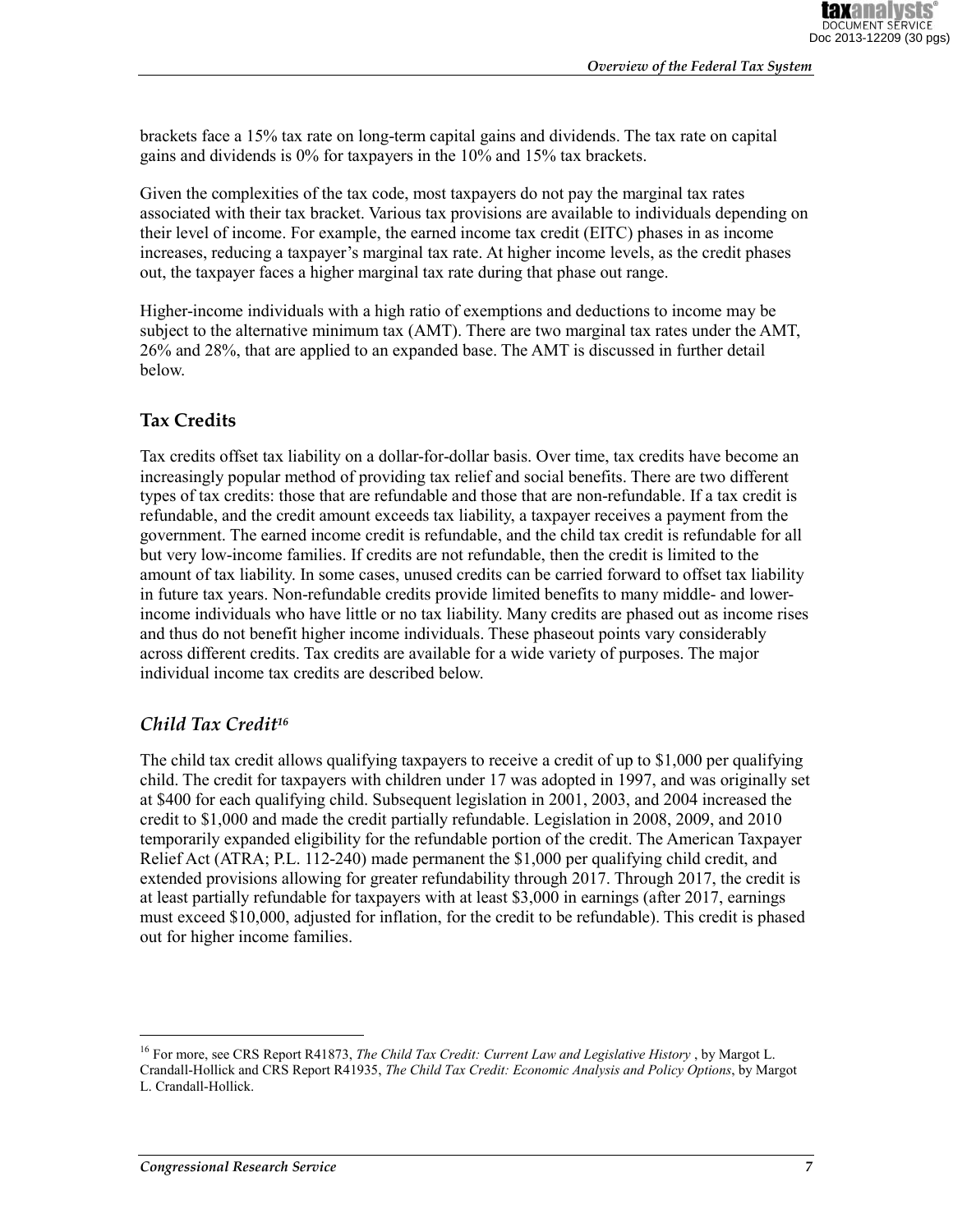#### *Dependent Care Credit17*

This credit is provided for the costs of paid care for dependents, mostly children. The maximum credit rate is 35% of costs. The value of the credit is capped at \$3,000 for one dependent and \$6,000 for two or more dependents. The credit rate is reduced when the taxpayer's adjusted gross income (AGI) exceeds \$15,000, but is no less than 20% for higher-income taxpayers. The credit is nonrefundable. The current credit amounts were first set under EGTRRA and made permanent under ATRA.

#### *Earned Income Tax Credit18*

The earned income tax credit (EITC) supplements wages for lower-income families and individuals. Since the 1990s, the EITC has been a major component of the federal government's poverty reduction strategy and is currently the largest anti-poverty cash entitlement program.<sup>19</sup> For 2013, the maximum credit amount for taxpayers with three or more children is \$6,044. The EITC is refundable (otherwise, it could not fulfill its function). Since the EITC is designed to supplement wages, it phases in for lower-income taxpayers. The tax credit phases out as incomes exceed certain thresholds. In 2013, for married taxpayers with three or more children, the EITC begins to phase out once income reaches \$22,870 and is fully phased out once income reaches \$51,567.

#### *Higher Education Credits20*

The Hope credit and the Lifetime Learning credit were added to the code in 1997. The Hope credit has been temporarily replaced by the American Opportunity Tax Credit (AOTC) for 2009 through 2017. The maximum value of the AOTC credit is \$2,500 per student annually for the first four years of college. Prior to 2009, the maximum value of the Hope credit was \$1,800, limited to the first two years of college. The Hope credit is scheduled to remain available after the AOTC expires at the end of 2017. The AOTC is partially refundable. Both the Hope credit and the AOTC phase out for higher-income individuals.

Additionally, qualified expenditures on tuition and related expenses may qualify taxpayers for the Lifetime Learning credit. The Lifetime Learning credit rate is 20% of costs up to \$10,000 for qualified tuition and related expenses. The credit is capped at \$2,000. The Lifetime Learning credit is nonrefundable and phases out for higher-income individuals.

<sup>17</sup> For more, see CRS Report RS21466, *Dependent Care: Current Tax Benefits and Legislative Issues*, by Christine Scott.

<sup>18</sup> For more, see CRS Report RL31768, *The Earned Income Tax Credit (EITC): An Overview*, by Christine Scott; CRS Report RS21352, *The Earned Income Tax Credit (EITC): Changes for 2012 and 2013*, by Christine Scott; and CRS Report RS21477, *The Earned Income Tax Credit (EITC): Legislative Issues*, by Christine Scott.

<sup>19</sup> For analysis, see CRS Report R41999, *The Impact of Refundable Tax Credits on Poverty Rates*, by Margot L. Crandall-Hollick.

<sup>20</sup> For more, see CRS Report R41967, *Higher Education Tax Benefits: Brief Overview and Budgetary Effects*, by Margot L. Crandall-Hollick and CRS Report R42561, *The American Opportunity Tax Credit: Overview, Analysis, and Policy Options*, by Margot L. Crandall-Hollick.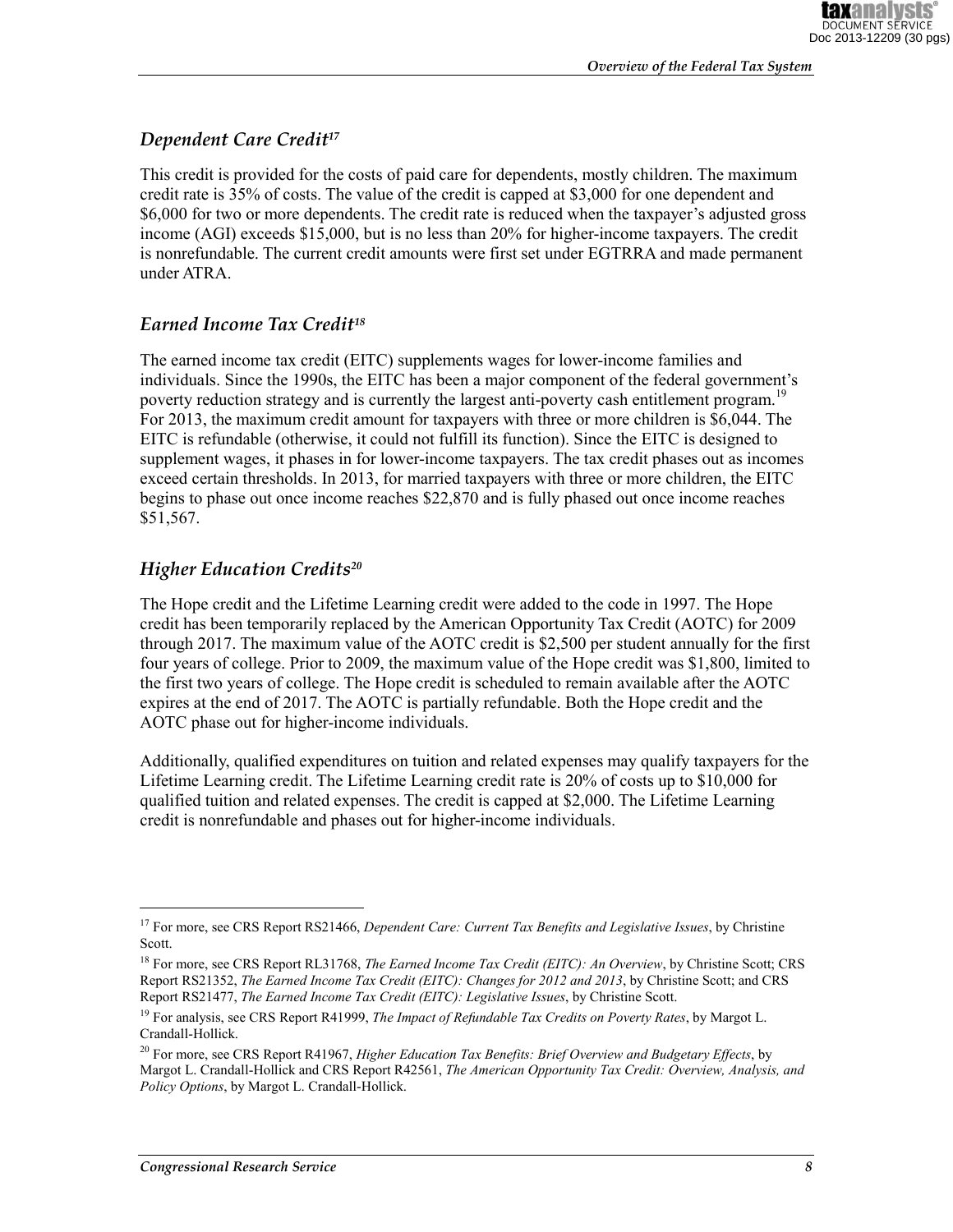#### **Alternative Minimum Tax21**

Individuals may also pay tax under the alternative minimum tax (AMT). Under current law, to calculate the AMT, an individual first adds back various tax items, including personal exemptions and certain itemized deductions, to regular taxable income. This grossed up amount becomes the income base for the AMT. Next, for 2013, an exemption of \$80,800 for joint returns and \$51,900 for single returns is subtracted from this income base to obtain AMT taxable income.<sup>22</sup> These exemption levels are indexed for inflation. The basic exemptions are phased out for taxpayers with high levels of AMT income. A two-tiered rate structure of 26% and 28% is then assessed against AMT taxable income. The taxpayer compares his AMT tax liability to his regular tax liability and pays the greater of the two.

Most nonrefundable personal tax credits are allowed against the  $AMT<sup>23</sup>$  Temporary provisions, first enacted in 1998, allowed individuals to use all personal tax credits against both their regular and AMT tax liabilities.<sup>24</sup> The American Taxpayer Relief Act (ATRA; P.L. 112-240) made permanent provisions that allow most nonrefundable personal tax credits against the AMT.

## **The Corporate Income Tax25**

**Table 3** contains the marginal corporate tax rates faced by U.S. firms. Smaller firms face a progressive tax schedule.<sup>26</sup> The tax schedule was designed so that most firms face an effective tax rate of 35%. In order to increase the effective tax rate for larger firms, the statutory rate increases above 35% for two brackets: the 39% bracket for income between \$100,000 and \$335,000 and the 38% bracket for income between \$15,000,000 and \$18,333,333. Having these "bubble" rates, or higher marginal tax rates along part of the schedule, increases the effective tax rate for higherincome corporations. Essentially, these higher "bubble" brackets serve to reduce any tax savings larger corporations would have incurred from having their first \$75,000 in income taxed at lower rates.

 $\overline{a}$ 

<sup>21</sup> For additional information, see CRS Report RL30149, *The Alternative Minimum Tax for Individuals*, by Steven Maguire.

 $22$  For the 2011 tax year, the exemption amount increases to \$74,500 for joint returns and \$48,450 for individuals.

 $^{23}$  In the past, even taxpayers that do not actually pay the AMT might have seen their regular tax liability affected by the AMT. Nonrefundable tax credits under the regular income tax were limited to the excess of regular income tax over AMT liability. Thus, a taxpayer who had a net \$4,000 regular income tax liability (\$5,000 tax liability less \$1,000 in nonrefundable tax credits) but had an AMT liability of \$4,300 would, effectively, have seen his regular income tax credits reduced by \$300.

<sup>&</sup>lt;sup>24</sup> The Economic Growth and Tax Relief Act of 2001 (EGTRRA; P.L. 107-16) contained provisions allowing the child tax credit, the adoption tax credit, and the IRA contribution tax credit to be claimed against a taxpayer's regular income tax liability and AMT tax liability. The EGTRRA provisions were scheduled to expire after 2010, but were extended through 2012 by the Tax Relief, Unemployment Reauthorization, and Job Creation Act of 2010 (P.L. 111-312).

<sup>25</sup> For more on the corporate tax, see CRS Report R42726, *The Corporate Income Tax System: Overview and Options for Reform*, by Mark P. Keightley and Molly F. Sherlock and CRS Report RL34229, *Corporate Tax Reform: Issues for Congress*, by Jane G. Gravelle and Thomas L. Hungerford.

<sup>26</sup> For more on tax benefits for small businesses, see CRS Report RL32254, *Small Business Tax Benefits: Current Law and Main Arguments For and Against Them*, by Gary Guenther.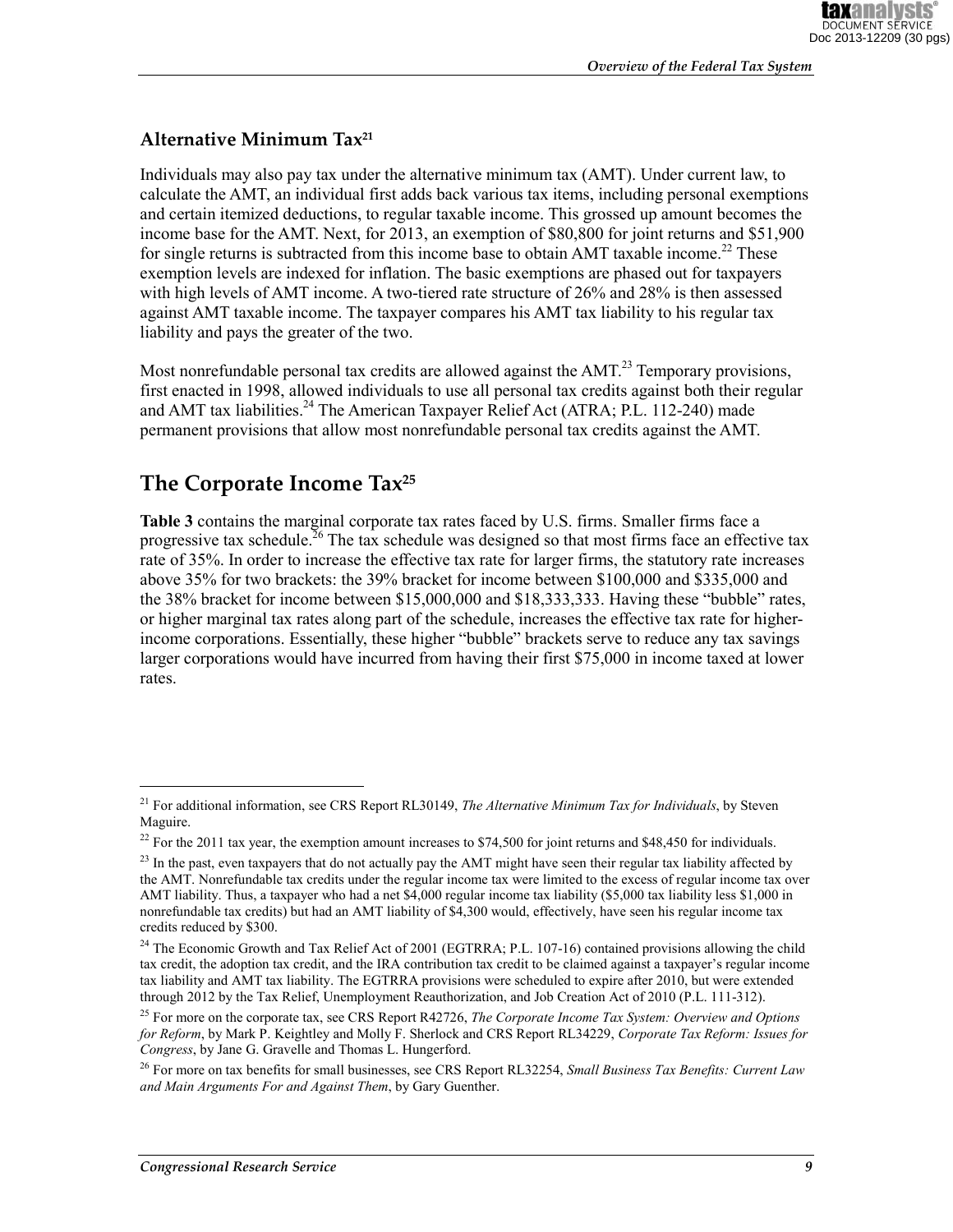| <b>Taxable Corporate Income</b> | <b>Corporate Tax Rate</b> |
|---------------------------------|---------------------------|
| \$0-\$49,999                    | 15%                       |
| \$50,000-\$74,999               | 25%                       |
| \$75,000-\$99,999               | 34%                       |
| \$100.000-\$334.999             | 39%                       |
| \$335,000-\$9,999,999           | 34%                       |
| \$10,000,000-\$14,999,999       | 35%                       |
| \$15,000,000-\$18,333,332       | 38%                       |
| \$18,333,333 and over           | 35%                       |

|  |  |  |  |  |  | Table 3. Corporate Tax Rate Schedule |
|--|--|--|--|--|--|--------------------------------------|
|--|--|--|--|--|--|--------------------------------------|

**Source:** IRS

**Notes:** Like the individual income tax, the corporate tax schedule contains marginal tax rates. All firms, no matter what their level of taxable income, pay a 15% income tax rate on the first \$50,000 of taxable income.

The base of the corporate income tax is net income, or profits, as defined by the tax code. In general this is gross revenue less the cost of doing business. Deductible costs include materials, interest, and wage payments. Another important deductible cost is depreciation—an allowance for declines in the value of a firm's tangible assets, such as machines, equipment, and structures.

In broad economic terms, the base of the corporate income tax is the return to equity capital. Wages are tax deductible, so labor's contribution to corporate revenue is excluded from the corporate tax base. Income produced by corporate capital investment includes that produced by corporate investment of borrowed funds, and that produced by investment of equity, or funds provided by stockholders. Profits from debt-financed investment are paid out as interest, which is deductible. Thus, the return to debt capital is excluded from the corporate tax base. Equity investments are financed by retained earnings and the sale of stock. The income equity investment generates is paid out as dividends and the capital gains that accrue as stock increases in value. Neither form of income is generally deductible. Thus, the base of the corporate income tax is the return to equity capital.

Because of the nature of its base, the corporate income tax has several broad effects on the allocation of capital investment. First, it favors non-corporate investment—for example, unincorporated business and owner-occupied housing—over corporate investment. Second, it favors corporate debt over corporate equity investment since the former is not subject to the tax. However, while the base of the tax is equity income, the flow of capital out of the corporate sector and other economic adjustments probably cause the burden of the tax to spread to all owners of capital: owners of unincorporated business, bondholders, and homeowners. The tax can also shift from capital income to labor income, or even benefit labor income (with capital bearing more than 100% of the tax). The government agencies that provide distributional analysis allocate most of the corporate tax to capital.

In evaluating the corporate tax, it is useful to ask why corporate profits are subject to separate taxation. Corporate equity profits are taxed twice, once at the corporate level and once under the individual income tax when they are received by stockholders as dividends or capital gains. As a consequence, taxes tend to steer investment away from the corporate sector. Further, corporations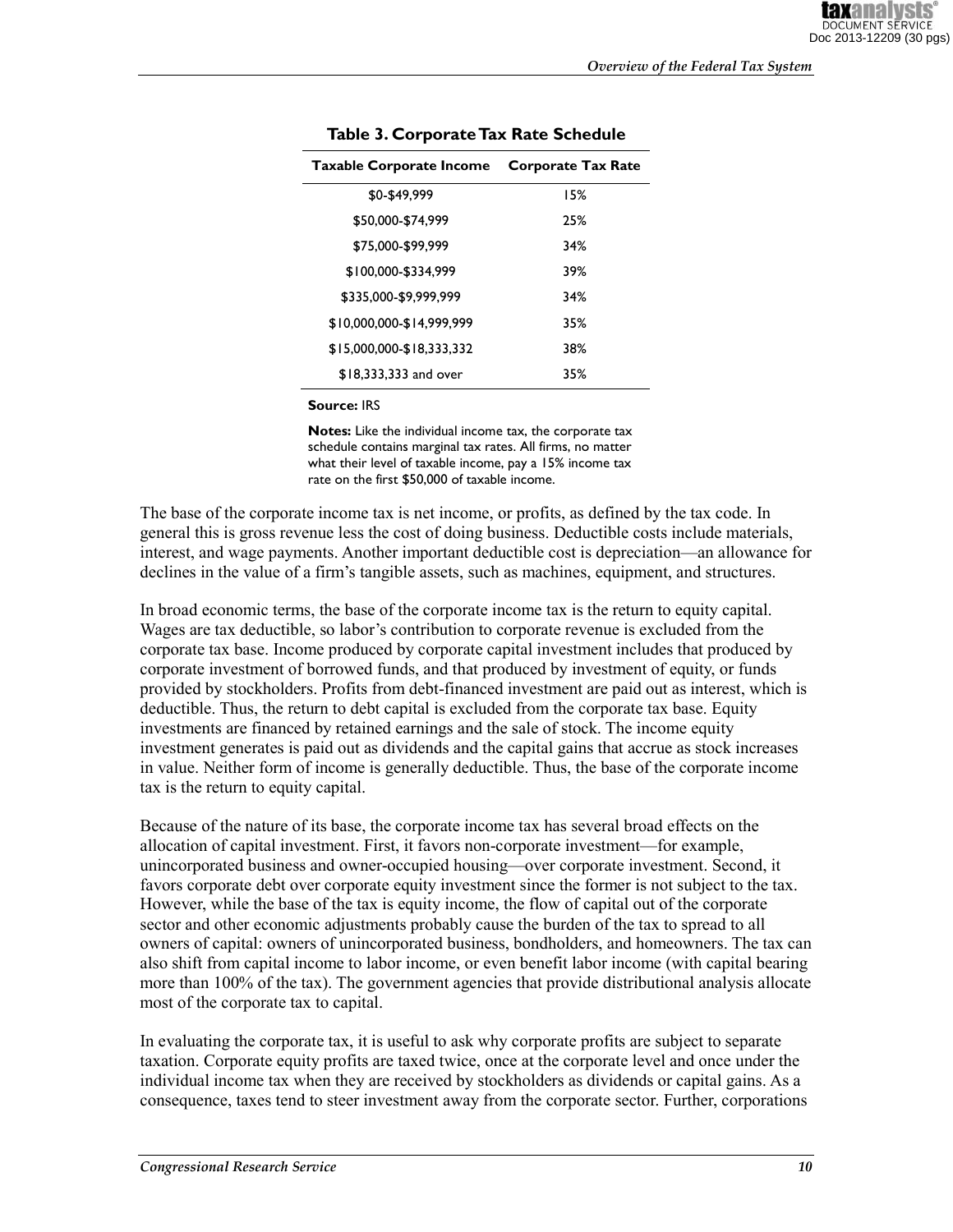are not persons who can bear the burden of taxes, but merely legal entities through which individuals earn income. From this point of view, it is misleading to compare the tax burden of a corporation with that of an individual. The corporate tax, some argue, should be combined ("integrated") with the individual income tax in some manner.

On the other hand, there are arguments for maintaining the current tax structure where corporate profits are subject to a separate tax. First, it discourages the use of corporations as shelters from the individual income tax. Second, it likely enhances the tax system's progressivity. Third, integration of the individual and corporate taxes would present administrative difficulties. Fourth, the corporate tax has a degree of public support. Finally, the corporate tax also raises significant revenue.

In 2003, the Jobs and Growth Tax Relief Reconciliation Act (JGTRRA) took measures intended to relieve the double-taxation of corporate income by reducing the tax rate individuals pay on corporate-source dividends and capital gains to 15% for 2003 to 2008. In 2006, the Tax Increase Prevention Reconciliation Act (TIPRA) extended the reduced rates through 2010. The Tax Relief, Unemployment Reauthorization, and Job Creation Act of 2010 (P.L. 111-312) extended the reduced rates through 2012. Under the American Taxpayer Relief Act (ATRA; P.L. 112-240) the top rate on capital gains and dividends rose from 15% to 20% for taxpayers in the highest income tax bracket (taxpayers with income above \$400,000 (single) and \$450,000 (married)). For all other taxpayers, the 15% maximum rate on capital gains and dividends was permanently extended.

## **Payroll Taxes**

Payroll taxes are used to fund specific programs, largely Social Security and Medicare. Social Security and Medicare taxes make up the largest share of federal payroll taxes by a wide margin. Social Security and Medicare taxes are generally paid at a combined rate of 15.3% of wages, with 7.65% being paid by the employee and employer alike. In 2013, the Social Security part of the tax (6.2% for both employees and employers) was only levied on the first \$113,700 of wages, with the cap adjusted annually for increases in average wages in the economy. The Medicare portion (2.9%) is applied to all wages.

A temporary payroll tax cut was implemented as part of the Tax Relief, Unemployment Reauthorization, and Job Creation Act of 2010 (P.L. 111-312).<sup>27</sup> During 2011, employees' share of the payroll tax was reduced by two percentage points, to 4.2%. The temporary reduction was scheduled to expire at the end of 2011, but was extended for two months as part of the Temporary Payroll Tax Cut Continuation Act of 2011 (P.L. 112-78). The temporary payroll tax rate reduction was extended through the end of 2012 in the Middle Class Tax Relief and Job Creation Act of 2012 (P.L. 112-96) and subsequently allowed to expire at the end of 2012.

The other categories of federal payroll taxes are unemployment insurance taxes (FUTA) and employees' contributions to the federal retirement system. If a state unemployment compensation program complies with all federal rules, the net FUTA tax rate for employers is 0.6% on the first \$7,000 of each worker's earnings.

<sup>27</sup> For additional background, see CRS Report R41648, *Social Security: Temporary Payroll Tax Reduction*, by Dawn Nuschler and CRS Report R42103, *Extending the Temporary Payroll Tax Reduction: A Brief Description and Economic Analysis*, by Donald J. Marples and Molly F. Sherlock.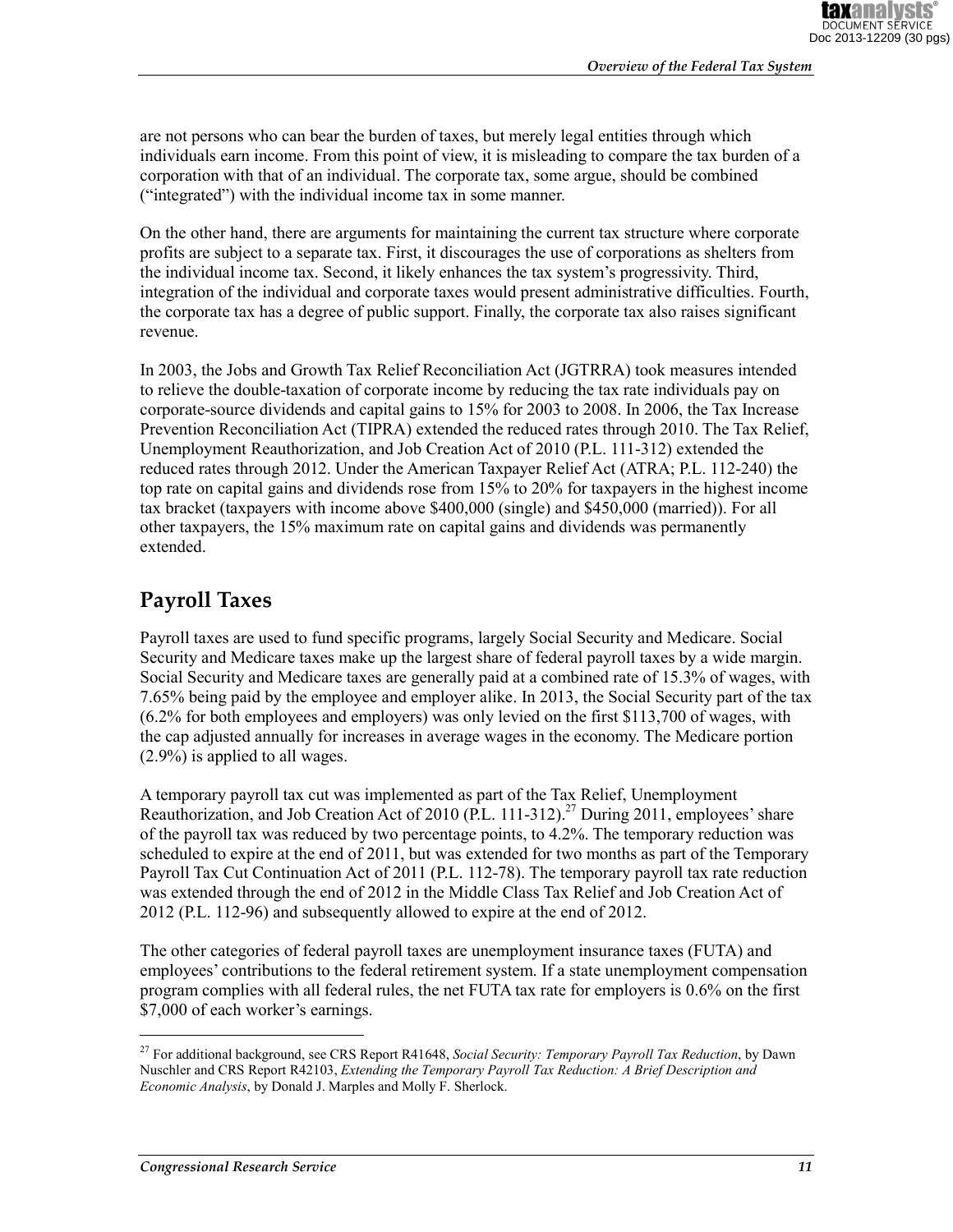## **Estate and Gift Tax**

The federal estate tax is imposed when property is transferred at death. The taxable unit is the estate, in contrast to an inheritance tax, which is levied on heirs. The base of the federal estate tax is property transferred at death, less allowable deductions and exemptions. Although the rates of the tax are graduated, the exemption is applied in the form of a credit and offsets taxes applied at the lower rates. Thus the taxable estate is effectively subject to a 40% rate in 2013. An unlimited marital deduction is allowed for property transferred to a surviving spouse. Other allowable deductions include estate administration expenses, transfers to charity, and certain other items. A tax credit (the unified credit) is allowed against the tentative estate tax liability, which has the effect of exempting the first \$5.25 million in 2013.

Under the provisions of the Economic Growth and Tax Relief Reconciliation Act of 2001 (EGTRRA; P.L. 107-16), the estate tax was repealed in 2010. Since the provisions of EGTRRA were scheduled to sunset after 2010, in 2011 the estate tax was scheduled to return to rates scheduled prior to EGTRRA (a tax credit effectively exempting the first \$1 million of estate from tax and having a top tax rate of 55%).<sup>28</sup> The Tax Relief, Unemployment Reauthorization, and Job Creation Act of 2010 (P.L. 111-312) established the \$5 million exemption and 35% rate for 2010 and 2011. The American Taxpayer Relief Act (ATRA; P.L. 112-240) established permanent estate tax parameters, setting the exemption amount at \$5 million 2011 dollars (adjusted annually for inflation) and the rate at  $40\%$ <sup>29</sup>

The federal gift tax operates alongside the estate tax to prevent individuals from avoiding the estate tax by transferring property to heirs before dying. For 2013, the first \$14,000 of gifts from one individual to another is excluded from taxation. Thus, a married couple could each give a child \$14,000 for a total gift of \$28,000. The gift and estate taxes are unified because the same rates and unified credit amount apply to the cumulative taxable transfers over an individual's lifetime and at death.<sup>30</sup> For example, a gift tax credit of \$25,000 claimed during a person's lifetime reduces the credit that can be claimed at death under the estate tax by \$25,000. The rate bracket that applies to a transfer at death is based on cumulative gifts over the decedent's lifetime as well as the size of the estate.

The estate and gift tax occupies a minor role in the federal fiscal structure, accounting for less than 1% of federal revenues in 2012.<sup>31</sup> Over the next decade, roughly 0.2% of decedents will face the estate tax. The estate tax is highly concentrated among high income taxpayers (72% are in the top  $1\%$ ).<sup>32</sup>

Aside from raising revenue, the estate tax has been defended as a means of increasing the overall progressivity of the tax system. The tax falls on those with the greatest wealth, and wealth is

<sup>&</sup>lt;sup>28</sup> EGTRRA also repealed the 5% surtax used to recapture the benefits of graduated tax rates on taxable estates over \$10 million.

<sup>29</sup> See CRS Report R42959, *The Estate and Gift Tax Provisions of the American Taxpayer Relief Act of 2012*, by Jane G. Gravelle.

<sup>&</sup>lt;sup>30</sup> The Tax Relief, Unemployment Insurance Reauthorization, and Job Creation Act of 2010 (P.L. 111-312) reunified the estate and gift tax exclusion amounts beginning in 2011. In 2010, the gift tax exclusion amount was \$1 million.

<sup>31</sup> U.S. Office of Management and Budget, *Budget of the U.S. Government, Fiscal Year 2014, Historical Tables* (Washington: GPO, 2011), available at http://www.whitehouse.gov/omb/budget/Historicals.

<sup>&</sup>lt;sup>32</sup> See CRS Report R42959, *The Estate and Gift Tax Provisions of the American Taxpayer Relief Act of 2012*, by Jane G. Gravelle.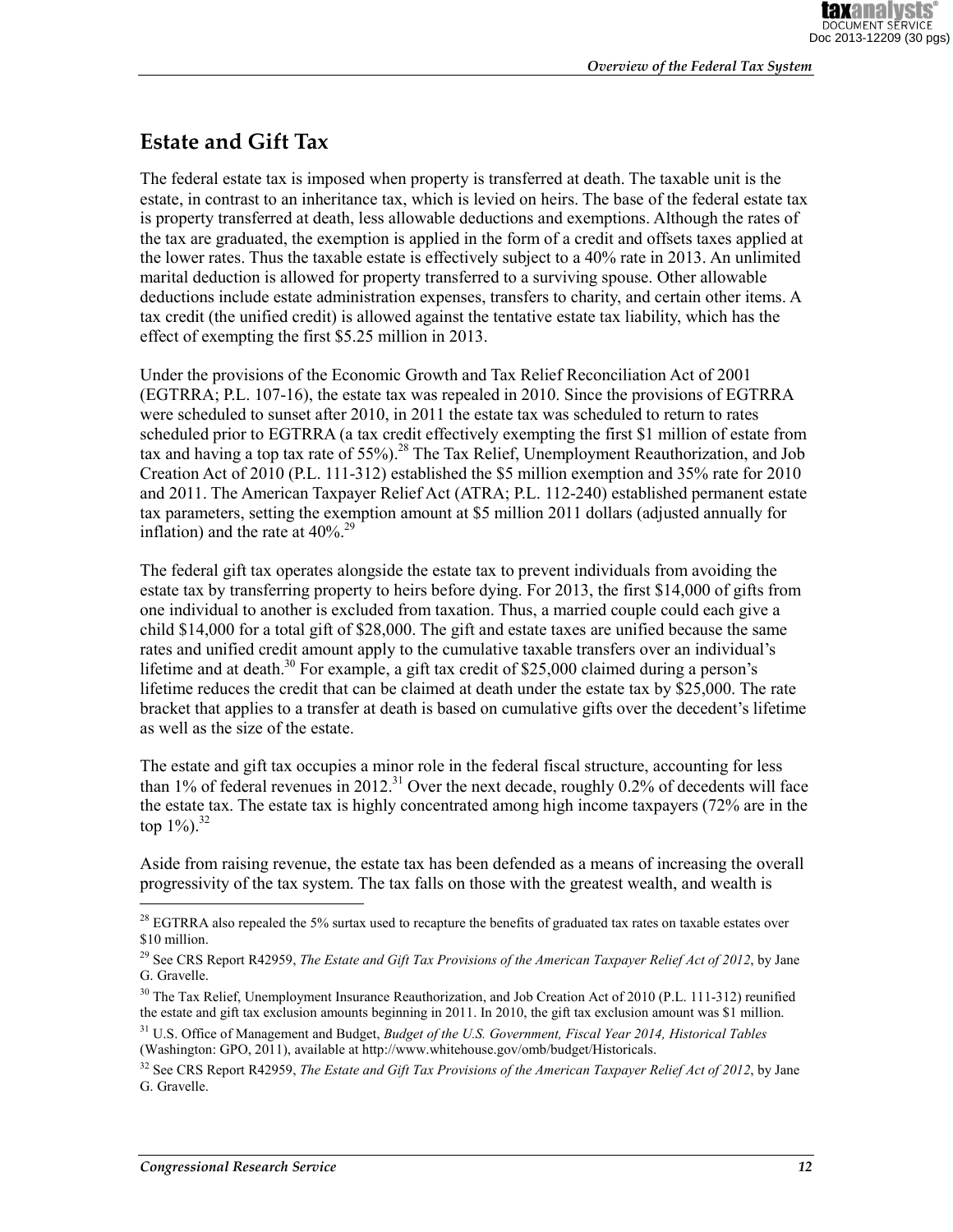widely regarded as a good measure of an individual's ability to pay. Some have argued, however, that the tax impairs operation of the economy by discouraging lifetime saving and capital formation. Whether the estate tax does so, however, is unclear.

The possible impact of the estate tax on small business and farms has often been the subject of debate.<sup>33</sup> Some have argued, for example, that the tax inhibits the transfer of farms and small businesses to heirs and prevents them from staying in the decedent's family. As a result of such concerns, the estate tax currently has a number of special rules designed to ease its burden on farms and small businesses. However, tax return data show that the farm and business estates most likely to dispose of assets to pay the estate tax tend to be larger estates.

#### **Excise Taxes**

Excise taxes are a form of consumption tax—levied on the consumption of goods and services rather than income. Unlike sales taxes, they apply to particular commodities, rather than to broad categories. While the federal government has left sales taxes to the states as a revenue source, it levies a variety of excise taxes.<sup>34</sup> Federal excise tax revenues are small compared to other federal taxes. In 2012, \$79.1 billion in excise taxes were collected, amounting to 3.2% of total federal receipts.<sup>35</sup>

Federal excise taxes are levied on a variety of products. The collection point of the tax varies across products; for some goods taxes are collected at the production level while other excise taxes are collected on retail sales. In terms of receipts, the single largest tax is the excise tax on gasoline.<sup>36</sup> Other prominent excise taxes are those on diesel fuel, domestic air passengers, distilled spirits, beer, cigarettes, and telephone services.

Most federal excise taxes are paid into trust funds devoted to various federal activities rather than remaining in the federal budget's general fund. The largest amount goes into the Highway Trust Fund, and consisted of highway motor fuels taxes (including the gasoline tax), retail sales taxes on tractors and heavy trucks and trailers, and an annual heavy vehicle use tax.

Excise taxes serve a variety of fiscal purposes. Some were enacted simply to raise revenue (for example, the telephone tax and certain fuel taxes were enacted for deficit reduction).<sup>37</sup> The taxes linked with trust funds serve to fund expenditure programs by taxing their beneficiaries, or by taxing those responsible for certain problems addressed by expenditure programs. Some excise taxes adjust for the effects of negative externalities—that is, they seek to ensure that the price of

<sup>33</sup> For data on the composition of assets subject to the estate tax, see CRS Report RS20593, *Asset Distribution of Taxable Estates: An Analysis*, by Steven Maguire.

<sup>&</sup>lt;sup>34</sup> A national sales tax or a value-added tax has been proposed as alternative or supplementary revenue source. For more information see CRS Report RL33438, *A Value-Added Tax Contrasted With a National Sales Tax*, by James M. Bickley and CRS Report RS22720, *Taxable Base of the Value-Added Tax*, by James M. Bickley.

<sup>35</sup> U.S. Office of Management and Budget, *Budget of the U.S. Government, Fiscal Year 2012, Historical Tables* (Washington: GPO, 2011), p. 159. Available at http://www.whitehouse.gov/omb/budget/Historicals.

<sup>36</sup> For more information on the federal excise tax on gasoline see CRS Report R40808, *The Role of Federal Gasoline Excise Taxes in Public Policy*, by Robert Pirog.

<sup>&</sup>lt;sup>37</sup> Recent plans for addressing the deficit and stabilizing the debt have included various excise tax revenue proposals. For more information, see CRS Report R41641, *Reducing the Budget Deficit: Tax Policy Options*, by Molly F. Sherlock.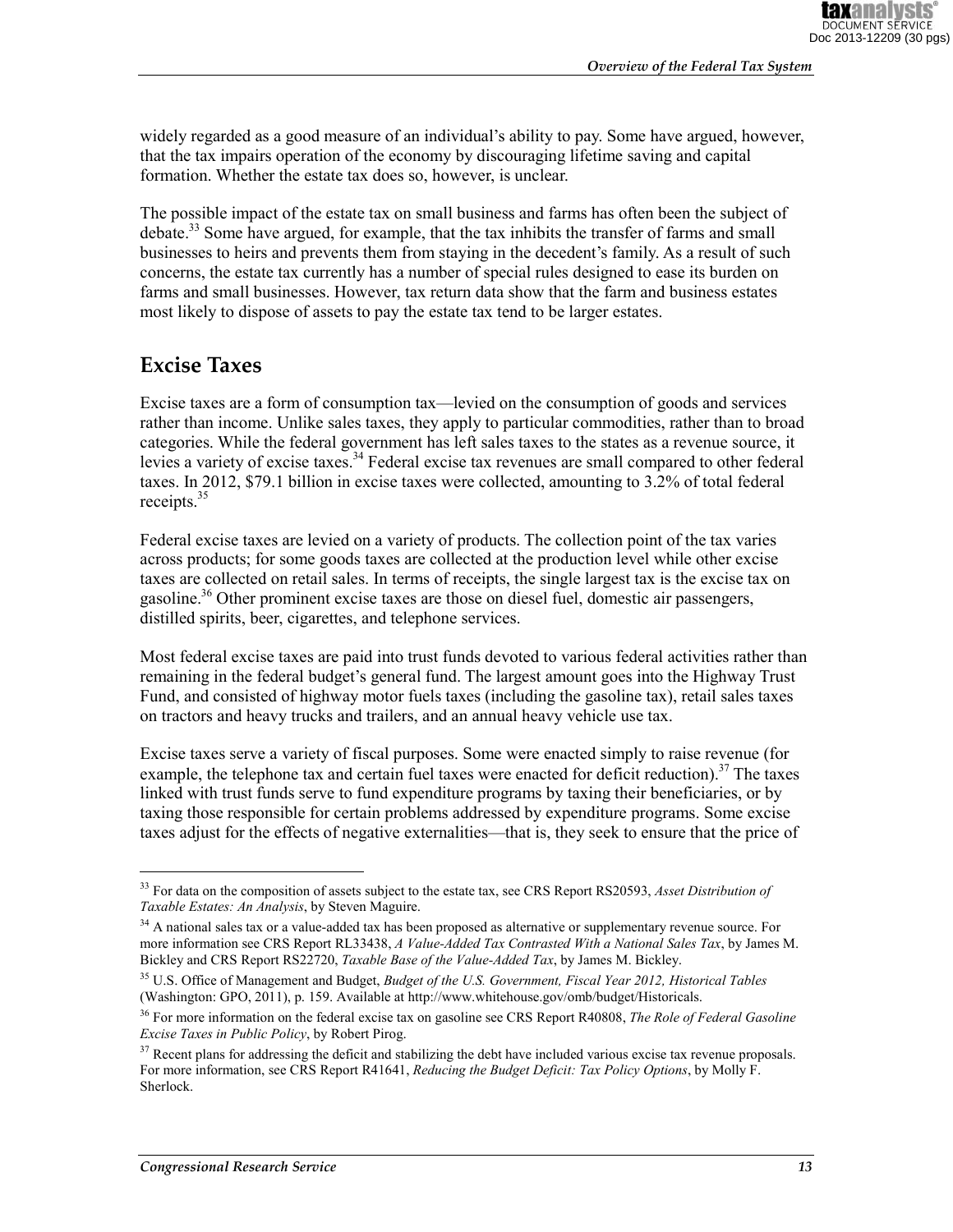products that produce side-effects like the consumption of alcohol and tobacco reflects their true cost to society. Other purposes of excise taxes include adjusting the price of imports to reflect domestic taxes and regulation of activities thought to be undesirable.

The burden of excise taxes is thought to fall on consumption and more heavily on individuals with lower incomes. The tax is believed to be usually passed on by producers to consumers in the form of higher prices. Because consumption is a higher proportion of income for lower-income persons than upper-income individuals, excise taxes are usually considered regressive. However, the incidence of excise taxes in particular cases depends on the market conditions, and how consumers and producers respond to price changes. Further, some economists have argued that consideration of the incidence of excise taxes over an individual's lifetime reduces their apparent regressivity.

The effects of excise taxes on economic efficiency vary, depending on the particular tax. For example, taxes that counter negative externalities probably enhance economic efficiency. On the other hand, excise taxes that reduce economic welfare by distorting prices and consumption choices likely reduce efficiency.

## **Tax Statistics**

### **Composition and Size of the Federal Tax System**

The federal tax system relies on several different revenue sources. In FY2012 the individual income tax accounted for 46% of total federal revenue, the social insurance and retirement receipts for nearly 35% of total revenue, the corporate income tax for 10% of the total, and excise taxes for approximately 3% of the total.<sup>38</sup> The remaining 6% was collected through the estate and gift tax, customs duties, and other taxes. $^{39}$ 

**Figure 2** displays federal tax revenues as a percentage of gross domestic product (GDP). Since the 1960s, total federal revenues have fluctuated between 15% and 21% of GDP, with the average over the period approximately 18% of GDP. After reaching a post-World War II peak of nearly 21% of GDP in 2000, federal receipts measured as a percentage of GDP declined to a 59-year low of 15% of GDP in 2009. Revenues as a percentage of GDP remained at 15% in 2010. Revenues as a percentage of GDP have begun to increase, reaching nearly 16% of GDP in 2012.

Since the mid-1940s, the individual income tax has been the most important source of federal revenue. Between 2000 and 2010, however, the individual income tax receipts decreased relative to the size of the economy, falling from more than 10% of GDP in 2000 to just over 6% in 2010. Individual income tax receipts increased to 7.3% of GDP in 2012. Over time, the corporate income tax has fallen from the second- to the third-most important source of revenue. In the late 1960s, corporate taxes were replaced by Social Security taxes as the second-leading revenue source. Excise taxes and estate and gift taxes have also decreased in relative importance over time.

<sup>38</sup> U.S. Office of Management and Budget, *Budget of the U.S. Government, Fiscal Year 2014*, *Historical Tables* Table 2.2 (Washington: GPO, 2011). Available at http://www.whitehouse.gov/omb/budget/Historicals.

 $39$  The share of total tax collections from various revenue sources may not sum to 100% due to rounding.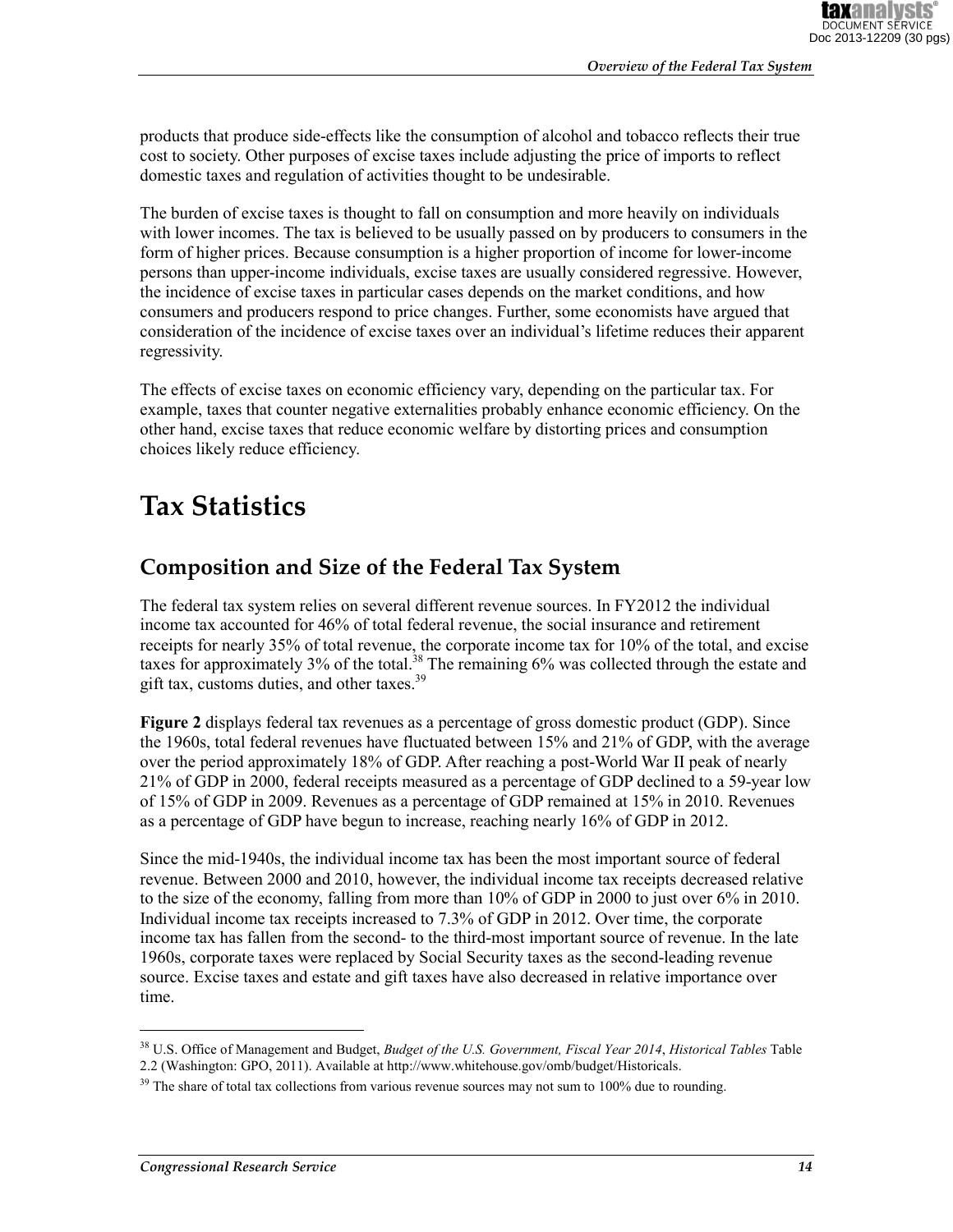

*Overview of the Federal Tax System*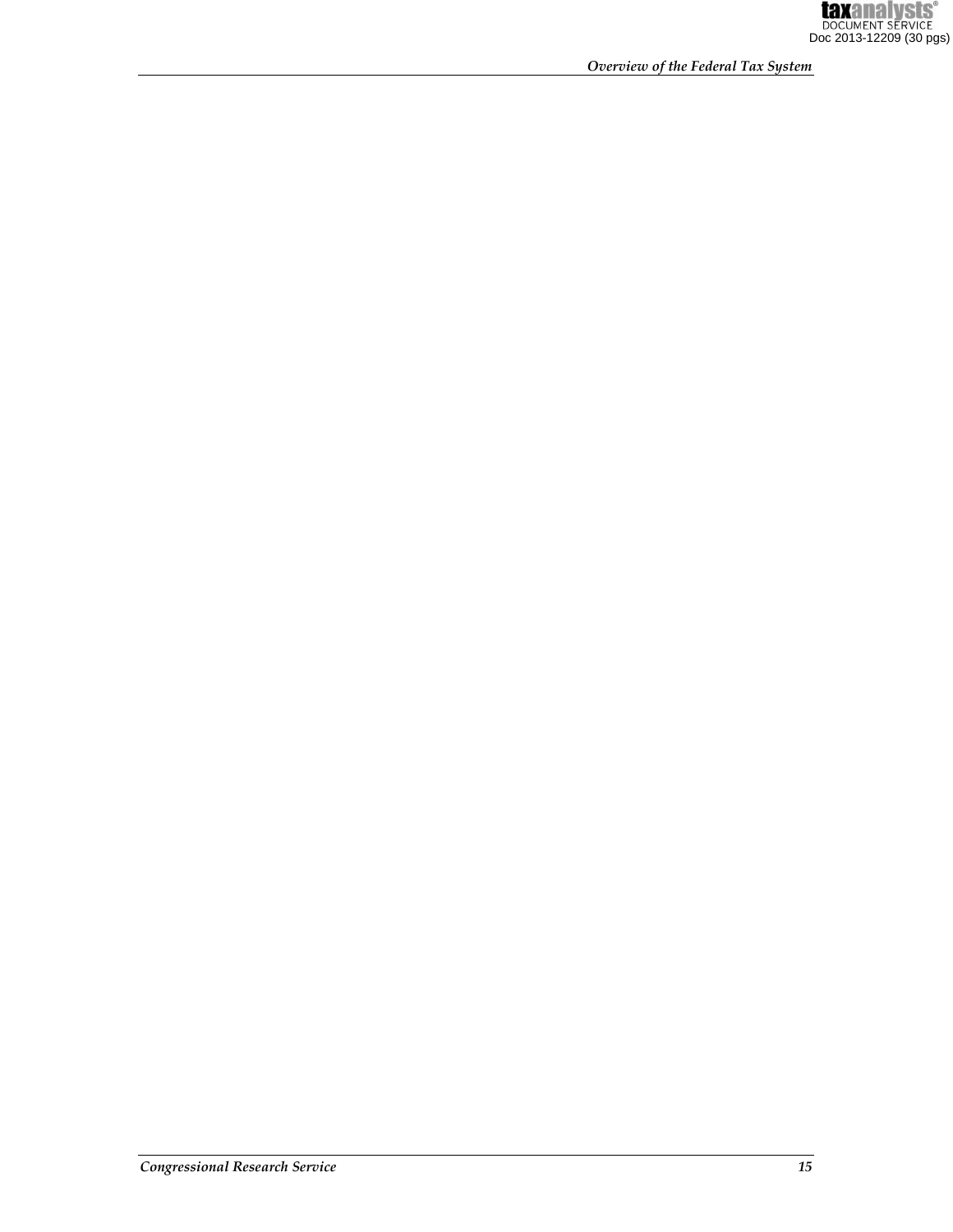



#### **Figure 2. Federal Revenue as a Percentage of GDP**

**Source:** CRS calculations using data from U.S. Office of Management and Budget, *Budget of the U.S. Government, Fiscal Year 2014, Historical Tables* (Washington: GPO, 2013). **Notes:** Revenues for 2013-2018 are projections based on the President's FY2014 budget proposal. FY2013 is noted with the vertical dotted line.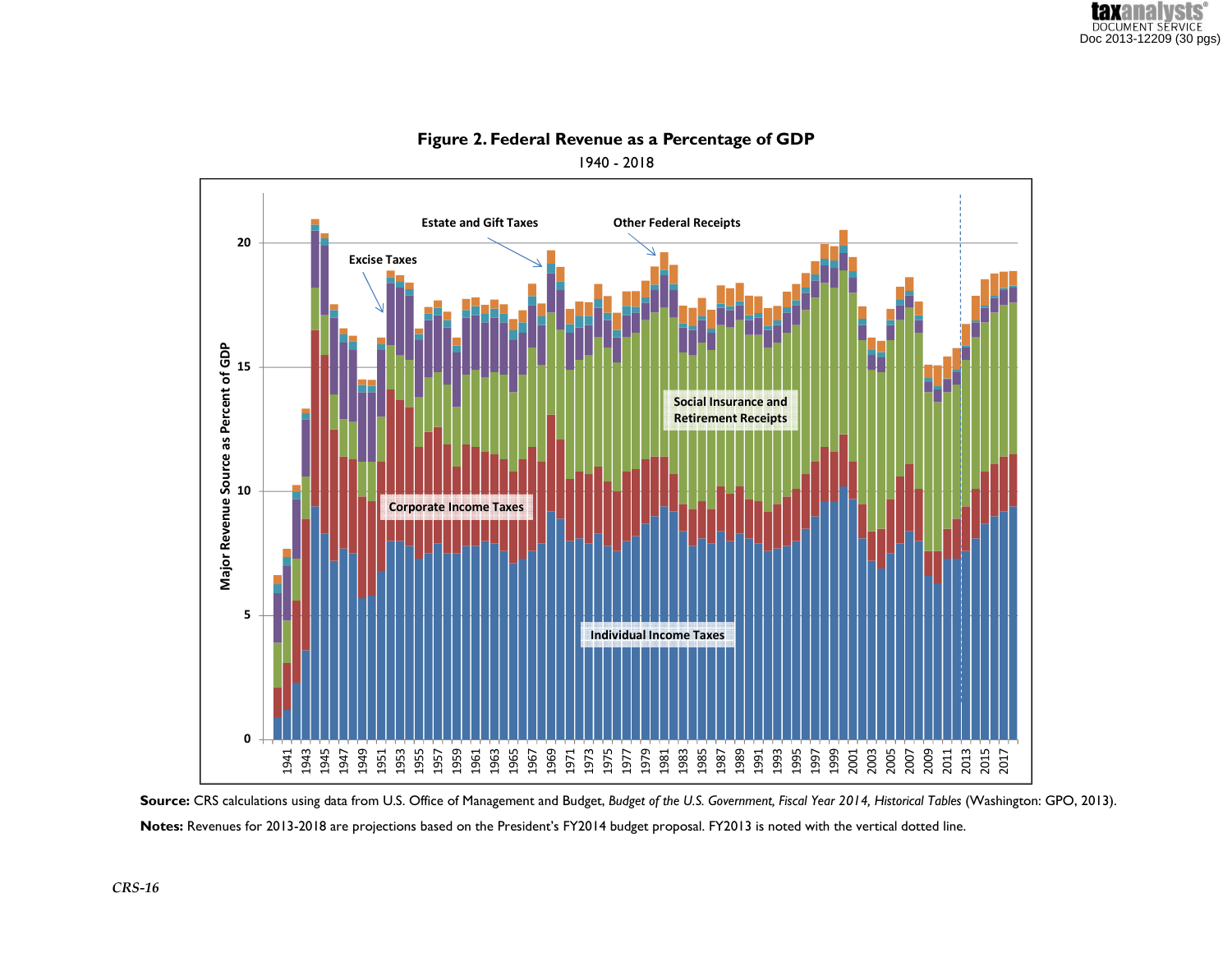## **The U.S. Fiscal Position Compared to Other Nations**

Given congressional interest in the fiscal position of the federal government, the question of how the U.S. public sector compares to other nations often arises. Using aggregate budget data for all levels of government relative to economic output (budget aggregates as a percentage GDP) as one measure of the size of public sectors, several observations can be made:

- Compared with the other major industrialized nations, the public sector (including all levels of government) in the United States is relatively small.
- In terms of revenue, the U.S. public sector collects the least amount of revenue relative to economic output.
- In terms of outlays, the U.S. public sector has a relatively low level of outlays relative to its economic output.

**Table 4** presents Organization for Economic Cooperation and Development (OECD) estimates of government revenues, expenditures, and deficits/surpluses as a percentage of GDP for seven major industrialized countries in 2012. Amongst this group, the U.S. had the second highest budget deficit in 2012 at 8.5% of GDP.

|                      | <b>Government Revenues</b><br>as a % of GDP | <b>Government Expenditures</b><br>as a % of GDP | Surplus/Deficit as a %<br>of GDP |
|----------------------|---------------------------------------------|-------------------------------------------------|----------------------------------|
| Japan                | 33.5%                                       | 43.4%                                           | $-9.9%$                          |
| <b>United States</b> | 31.7                                        | 40.2                                            | $-8.5$                           |
| Canada               | 37.7                                        | 41.2                                            | $-3.5$                           |
| United Kingdom       | 42.4                                        | 49.0                                            | $-6.6$                           |
| Germany              | 44.9                                        | 45.0                                            | $-0.2$                           |
| <b>Italy</b>         | 48.I                                        | 51.0                                            | $-3.0$                           |
| France               | 51.7                                        | 56.2                                            | $-4.5$                           |

#### **Table 4. U.S. Fiscal Position Compared to Other Industrialized Nations, 2012**

**Source:** OECD Economic Outlook, Annex Tables, available at http://www.oecd.org/eco/outlook/ economicoutlookannextables.htm.

**Notes:** U.S. data exclude the operating surplus of public enterprises.

## **Distribution of the U.S. Federal Tax Burden Across Income Classes**

The distribution of the federal tax burden is a perennial topic of concern and debate. Tax burdens could be distributed such that all taxpayers pay the same percentage of their income in taxes regardless of their income level, a proportional distribution. Alternatively, the tax burden could be distributed such that lower income taxpayers pay a higher percentage of their income in taxes than do upper-income taxpayers, a regressive distribution. Or the tax burden could be distributed progressively such that taxes as a percentage of income increase as incomes increase.

Economic theory does not provide an answer as to how the tax burden should be distributed among people with unequal incomes. While few would argue that the tax system should be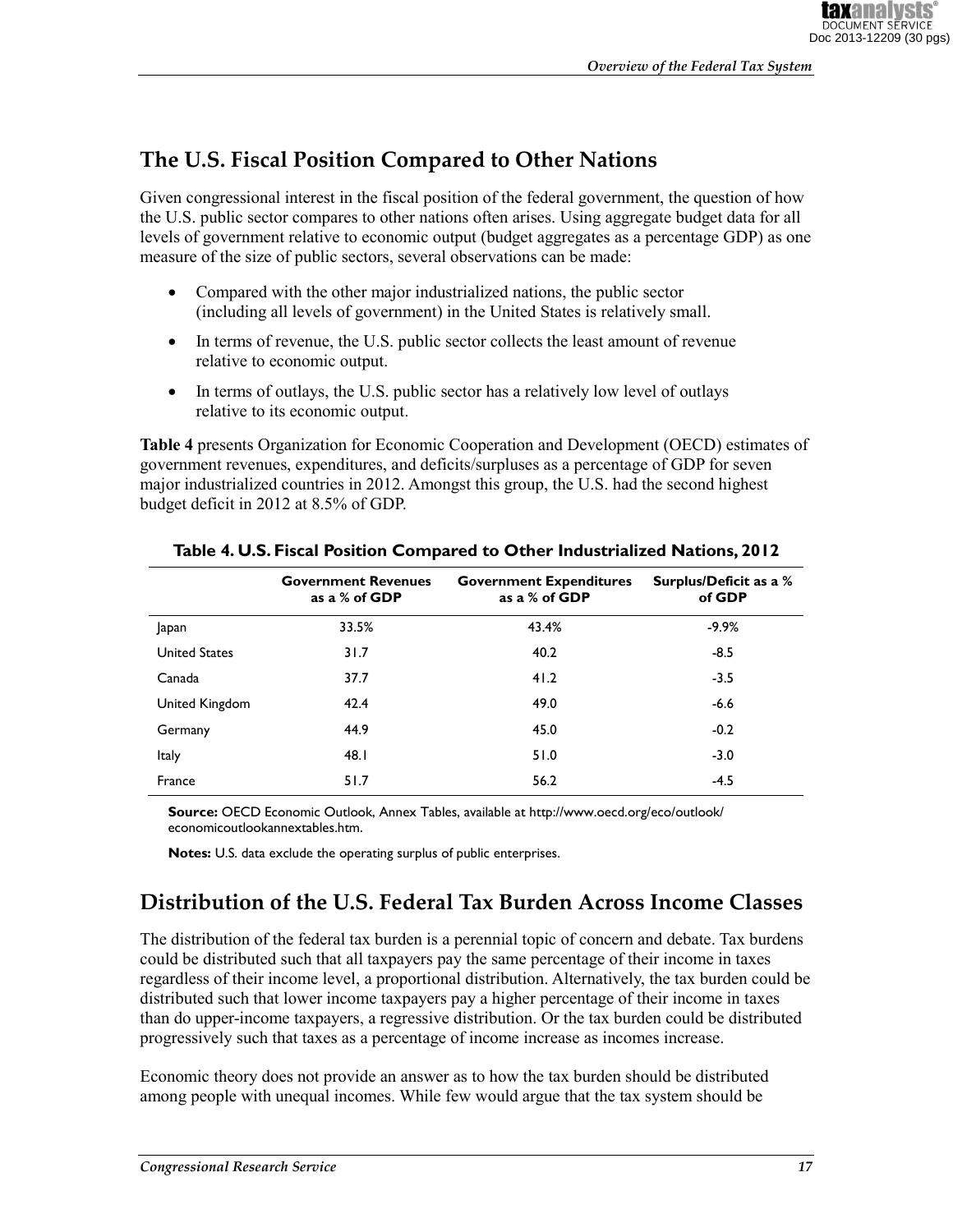regressive, the degree to which it should be progressive involves subjective value judgments. A consensus seems to have evolved that the federal tax system should be progressive, a goal that, over time, has been achieved. Economists refer to this notion as vertical equity—the principle that those with a greater ability to pay taxes (higher income or higher wealth) should pay more.

**Table 5** shows that effective tax rates fell for all income groups between 1999 and 2009. In relative terms, effective tax rates declined more for the lowest income quintile than for the highest income quintile. As a result, higher income groups paid a larger share of federal tax liabilities in 2009 than in 1999. The positive effective tax rates for those in the lowest income quintile are driven by payroll taxes.<sup>4</sup>

| <b>Income</b><br>Category       | <b>Effective Tax</b><br><b>Rate 1999</b> | Share of Tax<br><b>Liabilities 1999</b> | <b>Effective Tax</b><br><b>Rate 2009</b> | <b>Share of Tax</b><br><b>Liabilities 2009</b> |
|---------------------------------|------------------------------------------|-----------------------------------------|------------------------------------------|------------------------------------------------|
| Lowest quintile                 | 6.5%                                     | 1.4%                                    | 1.0%                                     | 0.3%                                           |
| <b>Second quintile</b>          | 12.6                                     | 5.2                                     | 6.8                                      | 3.8                                            |
| Middle quintile                 | 16.6                                     | 10.2                                    | 11.1                                     | 9.4                                            |
| <b>Fourth quintile</b>          | 20.6                                     | 18.0                                    | 15.1                                     | 18.3                                           |
| <b>Highest quintile</b>         | 27.7                                     | 65.1                                    | 23.2                                     | 67.9                                           |
| $9$ Ist $-95$ th<br>percentiles | 25.3                                     | 10.9                                    | 21.1                                     | 12.2                                           |
| 96th - 99th<br>percentiles      | 27.9                                     | 15.8                                    | 24.1                                     | 17.3                                           |
| Top $1%$                        | 32.8                                     | 23.7                                    | 28.9                                     | 22.3                                           |
| <b>All quintiles</b>            | 22.6                                     | 100.0                                   | 17.4                                     | 100.0                                          |

#### **Table 5. Average Federal Tax Rates for All Households: 1999 and 2009**

**Source:** U.S. Congress, Congressional Budget Office, *The Distribution of Household Income and Federal Taxes, 2008 and 2009* (July 2012). Available at http://www.cbo.gov/publication/43373.

**Notes:** The average tax rate includes individual income taxes, social insurance (or payroll) taxes, corporate income taxes, and excise taxes.

# **Selected Tax Concepts**

The final sections of this report review a number of important tax concepts. First, tax expenditures are discussed. Tax expenditures represent revenue losses from tax deductions, credits, and other tax benefits. Tax expenditures are used to provide incentives or disincentives regarding various behavior via the tax code. Capital gains are reviewed in further detail, as there is ongoing debate surrounding the preferred tax treatment of this form of income. The tax consequences of marriage are also discussed. While marriage tax penalties have been reduced (and bonuses increased) in recent years, the possibility that marriage can change a couple's tax liability still exists. The concepts of tax deferral and depreciation are also reviewed, as changes in policies here can have broad implications for tax liability. The final sections note how forms of

<sup>40</sup> For further analysis see CRS Report RL32693, *Distribution of the Tax Burden Across Individuals: An Overview*, by Jane G. Gravelle.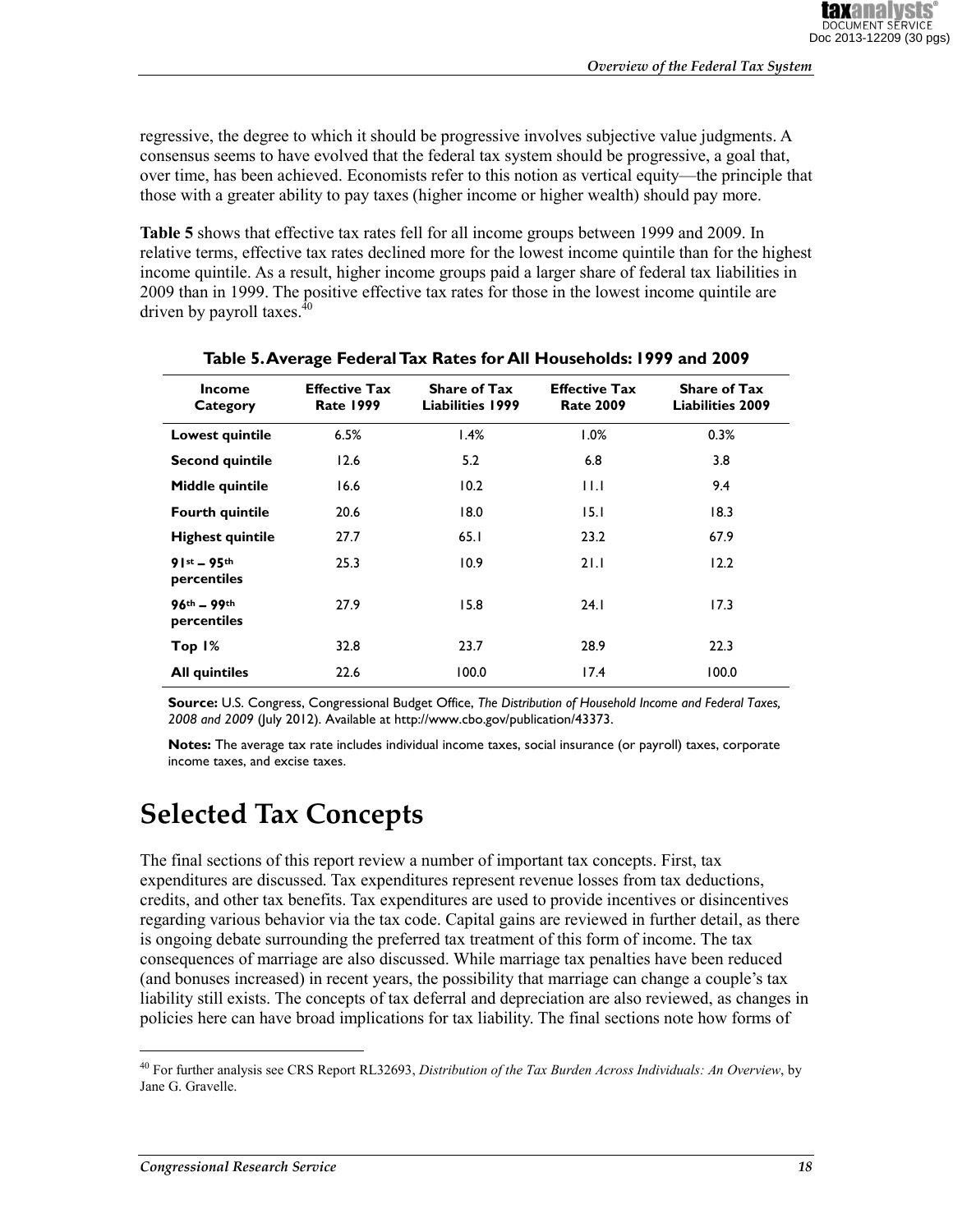business organization can impact tax liability, and assess the possibility of tax policy enhancing firm or industry competitiveness.

## **Tax Expenditures**

Tax expenditures are revenue losses from special tax deductions, credits, and other tax benefits. The Joint Committee on Taxation lists revenue losses from these tax provisions by functional spending categories. **Table 6** lists the top individual tax expenditures. These 10 expenditure categories account for 70% of total tax expenditures on individuals.

In 2013, the sum of individual tax expenditures was \$1,140 billion. While it is not precisely correct to add up all tax expenditures, which are estimated individually yet have some interactive effects, these totals provide some notion of the magnitude of these provisions. Individual income tax receipts are projected to be  $$1,264$  billion in 2013.<sup>41</sup> Thus, tax expenditures are large relative to total receipts.

| <b>Tax Expenditure</b>                                                   | Amount |
|--------------------------------------------------------------------------|--------|
| Reduced rates of tax on dividends and long-term capital gains            | 160.8  |
| Exclusion of employer contributions for health care                      | 131.7  |
| Exclusion of contributions and earnings to retirement plans <sup>a</sup> | 117.2  |
| Deduction for mortgage interest                                          | 69.7   |
| Exclusion of Medicare benefitsb                                          | 67.0   |
| Earned income tax credit                                                 | 60.9   |
| Child Tax Credit                                                         | 57.3   |
| Deduction of state and local taxes                                       | 50.3   |
| Exclusion of capital gains at death                                      | 42.8   |
| Deduction for charitable contributions <sup>c</sup>                      | 39.0   |

#### **Table 6. Largest Tax Expenditures for Individuals, FY2013**  Billions of Dollars

**Source:** CRS analysis of data from U.S. Congress, Joint Committee on Taxation, *Estimates of Federal Tax Expenditures for Fiscal Years 2012 - 2017*, 112th Cong., February 1, 2013, JCS-1-13.

- a. This figure includes tax expenditures related to pension contributions and earnings as well as items related to individual retirement accounts (IRAs).
- b. This includes benefits under hospital insurance (Part A), supplementary medical insurance (Part B) and prescription drug insurance (Part D).
- c. This includes charitable contributions related to education and healthcare.

It is also important to note that tax expenditures measure the revenue effects of provisions on a cash flow basis, so they may not reflect the true benefit to the taxpayer (e.g., when the value of a

<sup>41</sup> See Congressional Budget Office, *The Budget and Economic Outlook: Fiscal Years 2013 to 2023*, Washington, DC, February 2013, p. 9, http://www.cbo.gov/sites/default/files/cbofiles/attachments/43907-BudgetOutlook.pdf.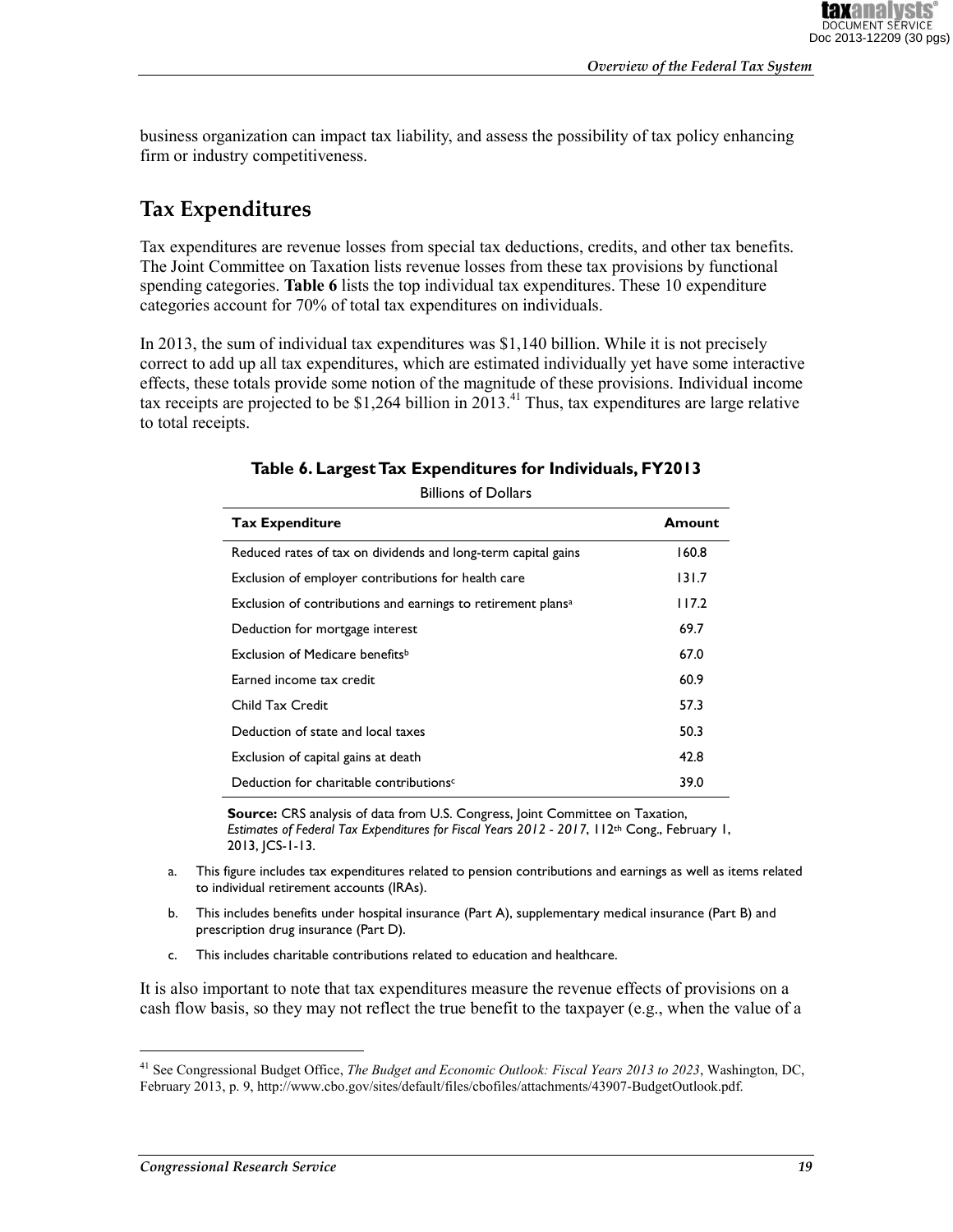benefit arises from a deferral of taxes). The initial revenue effects of a repeal of a provision may differ from the costs reflected in the tax expenditure budget.

## **Capital Gains**

Under current income tax law, a capital gain or loss can result from the sale or exchange of a capital asset. If the asset is sold for a higher price than its acquisition price, then the sale produces a capital gain. If the asset is sold for a lower price than its acquisition price, then the sale produces a capital loss. Under current law, capital assets held for more than 12 months are considered long-term assets, while assets held 12 months or less are considered short-term assets. The holding period to qualify for long-term capital gain tax treatment was reduced to 12 months in 1998. Capital gains on short-term assets are taxed at regular income tax rates.

In 2003, the Jobs and Growth Tax Relief Reconciliation Act (JGTRRA; P.L. 108-27) reduced the maximum tax rate on long-term capital gains income. For 2008 through 2010, the tax rate on capital gains is 0% for those in the 10% and 15% tax brackets. JGTRRA reduced the maximum capital gains tax rate to 15% for taxpayers in marginal income tax brackets exceeding 15%. These changes were initially effective for assets sold or exchanged on or after May 6, 2003, and before January 1, 2009, but the Tax Increase Prevention and Reconciliation Act of 2006 (P.L. 109-222) extended the applicability of reduced rates through 2010. The Tax Relief, Unemployment Reauthorization, and Job Creation Act of 2010 (P.L. 111-312) extended the reduced rates through 2012.

Reduced rates on long-term capital gains were permanently extended for most taxpayers as part of the American Taxpayer Relief Act (ATRA; P.L. 112-240). The top tax rate on long-term capital gains was increased from 15% to 20% for single taxpayers with taxable income above \$400,000  $(*450,000$  for married joint filers;  $*425,000$  for head of household filers).<sup>42</sup>

Beginning in 2013, taxpayers with modified adjusted gross income (MAGI) above \$200,000 (\$250,000 for married taxpayers filing jointly) will be subject to a 3.8% tax on net investment income.43 The \$200,000 and \$250,000 thresholds are not adjusted for inflation. Net investment income includes taxable net capital gains, as well as interest, dividends, non-qualified annuities, royalties, and rents. This unearned income Medicare contribution tax was enacted as part of the Heath Care and Education Reconciliation Act of 2010 (HCERA; P.L. 111-152).

Some economists argue that lowering capital gains taxes would significantly reduce "lock-in" effects, allowing capital to flow more freely to where it can be used most efficiently. Reducing capital gains taxes could lead to more capital gains realizations, potentially offsetting some of the cost of cutting capital gains taxes. There is, however, considerable uncertainty about the magnitude of this unlocking effect. As an alternative to reduced capital gains tax rates, lock-in could be reduced by taxing capital gains on an accrual basis (as opposed to the current system, which taxes capital gains when they are realized) or by taxing capital gains passed on at death. These alternative solutions, however, face a variety of technical problems, and the idea of taxing gains at death has been unpopular.

<sup>&</sup>lt;sup>42</sup> The 20% rate applies to taxpayers in the 39.6% tax bracket, which will inflation adjust from 2013.

<sup>43</sup> For more, see CRS Report R41413, *The 3.8% Medicare Contribution Tax on Unearned Income, Including Real Estate Transactions*, by Mark P. Keightley.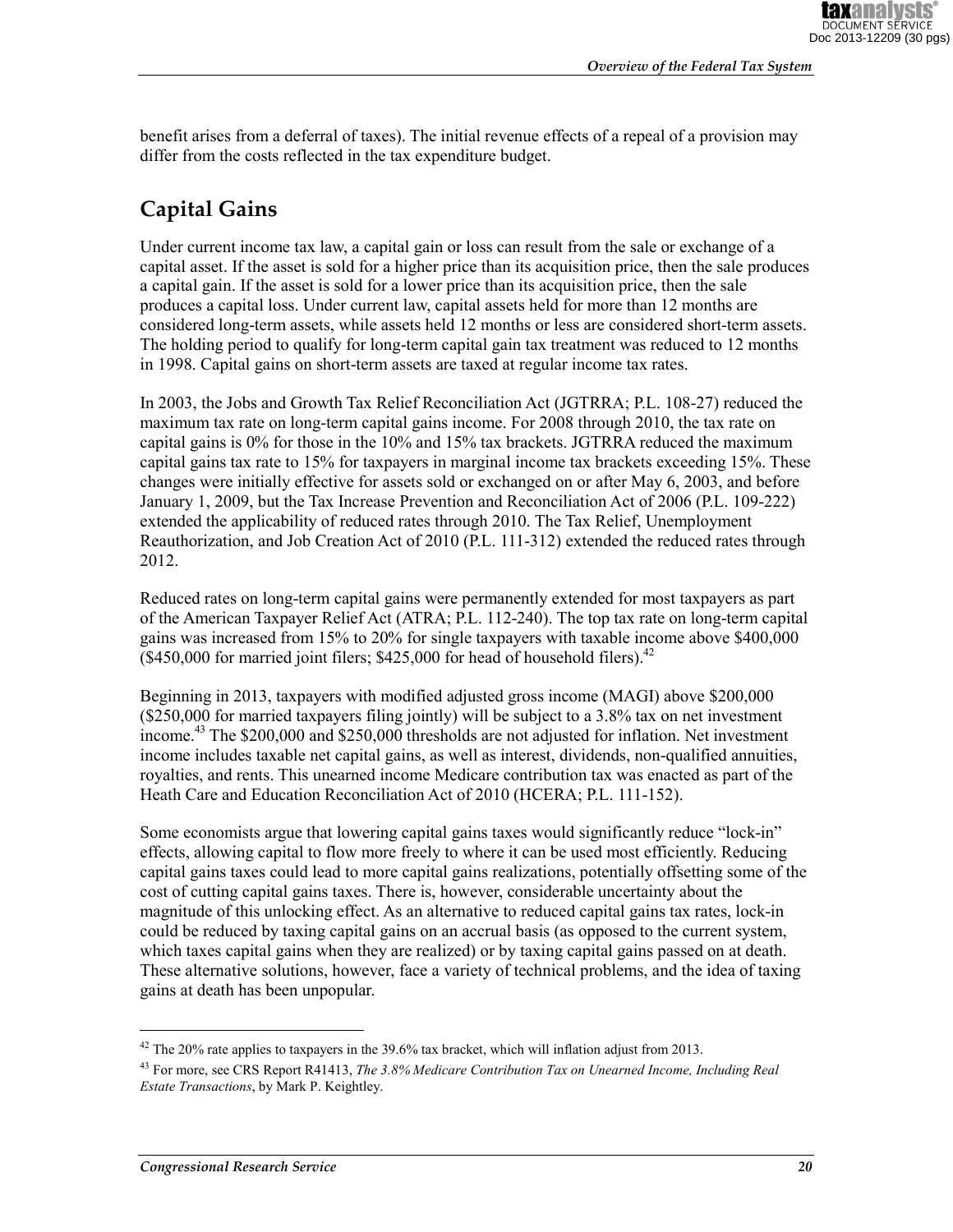Arguments have also been made that cutting capital gains taxes could increase saving and investment, thus stimulating economic growth. While evidence on the effect of tax cuts on savings rates and, thus, economic growth is difficult to obtain, most evidence does not indicate a large response of savings to an increase in the after-tax rate of return on assets. Further, many economists argue that reduced capital gains tax rates are unlikely to provide short-run economic stimulus.<sup>44</sup>

A case might be made for cutting capital gains taxes on corporate stock since corporate equity capital is subject to taxation both under the corporate and individual income taxes. This double taxation encourages corporations to take on debt and directs capital to the non-corporate sector. On the other hand, reducing the capital gains tax would increase the relative penalty that applies to dividends and introduce tax distortions into the decisions of firms to retain earnings.

A major complaint made by some is that cutting capital gains taxes would primarily benefit very high-income individuals. Capital gains are concentrated among higher-income individuals both because these individuals tend to own capital and because they are especially likely to own capital that generates capital gains income. $45$ 

### **Marriage Penalties and Bonuses**

Defining the married couple as a single tax unit under the federal individual income tax violates the principle of marriage neutrality. Some married couples pay more income tax than they would as two unmarried singles (a marriage tax penalty) while other married couples pay less income tax than they would as two unmarried singles (a marriage tax bonus).<sup>46</sup> This can be viewed as a violation of the principle of horizontal equity, whereby individuals with equal income should have similar tax burdens.

The most important structural factors affecting the marriage neutrality of the income tax are the earned income tax credit (EITC), the marginal tax rate schedules, and the phaseout of credits and deductions for higher-income individuals. Under the current tax system, single individuals, heads of households, and married couples are subject to different tax rate schedules.<sup>47</sup> In addition, the EITC amounts and phaseout ranges vary based on the number of dependents claimed. These differences give rise to structural marriage tax bonuses and penalties.

Generally, the more evenly divided the earned income of the two spouses, the more likely they are to have a structural marriage tax penalty. Hence, married couples in which each spouse earns

<sup>&</sup>lt;sup>44</sup> Temporary reductions in capital gains taxation may lead investors to sell stock, but does not necessarily provide an incentive to invest. Investors may actually reduce investment if it is believed that a higher capital gains tax rate will be faced in the future. The selling of stock in response to temporarily low capital gains tax rates could depress stock prices and consumer confidence. For additional background, see CRS Report R40411, *The Economic Effects of Capital Gains Taxation*, by Thomas L. Hungerford.

<sup>45</sup> For more information, see CRS Report R40411, *The Economic Effects of Capital Gains Taxation*, by Thomas L. Hungerford and CRS Report 96-769, *Capital Gains Taxes: An Overview*, by Jane G. Gravelle.

<sup>&</sup>lt;sup>46</sup> Research looking at 2007 tax law found that amongst cohabiting unmarried couples, if those couples were to marry, 48% would experience a marriage penalty while 38% would have a marriage bonus. See Emily Y. Lin and Patricia K. Tong, "Marriage and Taxes: What Can We Learn From Tax Returns Filed by Cohabiting Couples," *National Tax Journal*, vol. 65, no. 4 (December 2012), pp. 807-826.

 $47$  Prior to 2003, the standard deduction for married couples filing jointly was less than twice the standard deduction available to individual filers, leading many filers to experience a marriage tax penalty.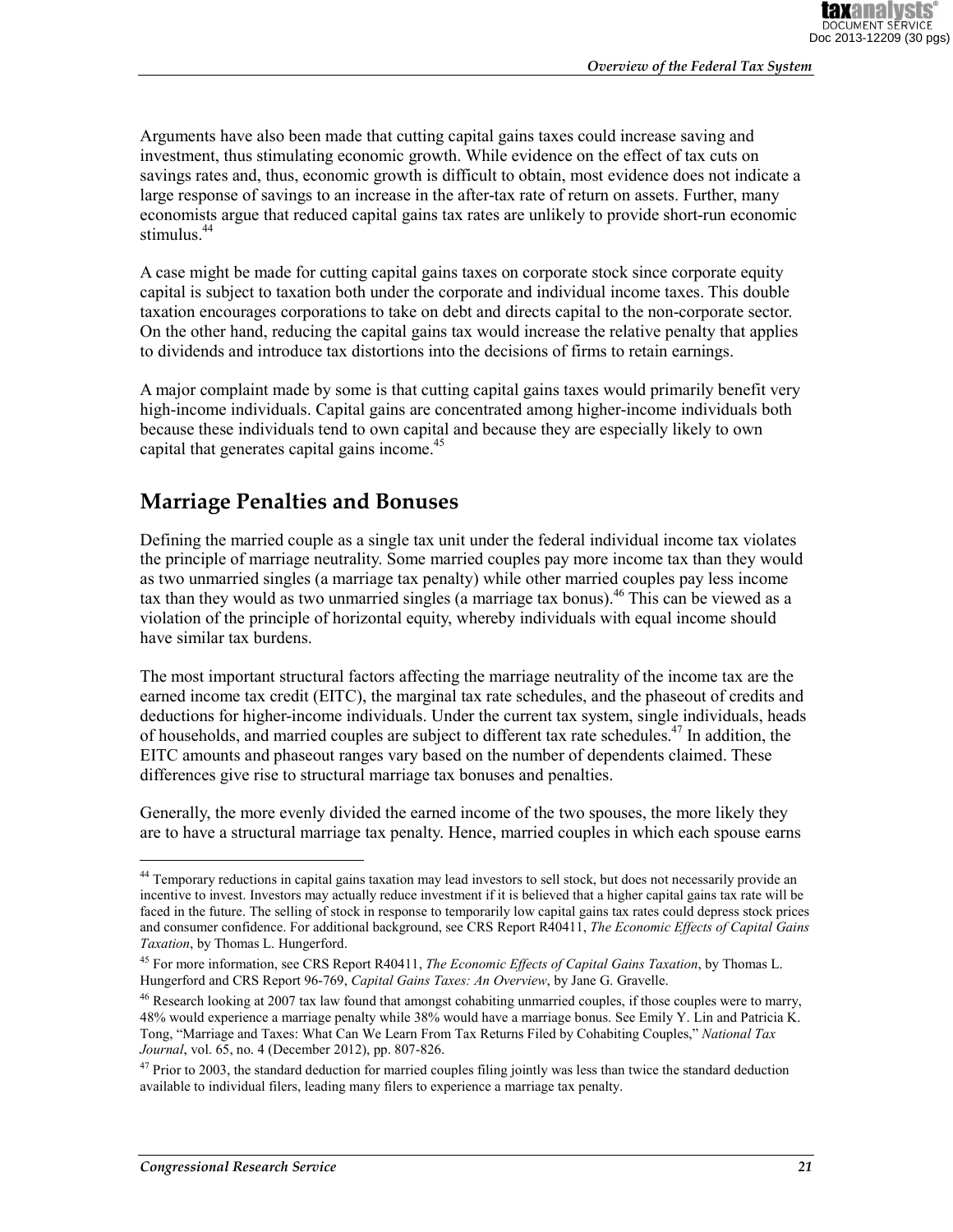50% of the total earned income have the largest marriage tax penalties. Specifically, two individuals having \$80,000 each in taxable income would be in the 25% marginal tax bracket when being taxed as individuals. Their federal income tax liability would be \$15,928.75 each (or  $$31,857.50$  jointly).<sup>48</sup> However, were these same persons taxed as a married couple, they would be in the 28% marginal tax bracket and have a joint federal income tax liability of \$35,539. The marriage tax penalty for this couple would be \$408.

On the other hand, married couples where one spouse earns all the earned income have the largest marriage tax bonuses. For example, an individual with a taxable income of \$100,000 would have a federal income tax liability of \$21,283.25. If that individual took a spouse who had no earnings, the tax liability for a couple with \$100,000 in taxable income is \$16,857.50. Hence, this couple would have a marriage tax bonus of \$4,435.75.

In 2003, the Jobs and Growth Tax Relief Reconciliation Act (JGTRRA) accelerated provisions initially introduced in the Economic Growth and Tax Relief Reconciliation Act of 2001 (EGTRRA; P.L. 107-16) aimed to reduce the marriage tax penalty. Specifically, the 2001 and 2003 legislation made the standard deduction for married couples filing jointly twice that of the standard deduction for individuals. The 2001 and 2003 legislation also increased the 15% bracket for married couples filing jointly to extend to twice the income level as for single individuals. Both of these measures were initially temporary for the 2003 and 2004 tax years but were extended through 2010 by the Working Family Tax Relief Act of 2004 (WFTRA). These measures were extended through 2012 by the Tax Relief, Unemployment Reauthorization, and Job Creation Act of 2010 (P.L. 111-312) and made permanent as part of the American Taxpayer Relief Act (ATRA; P.L. 112-240). While these changes did reduce the marriage tax penalty for some, higher-income couples and low- to middle-income couples with children are still likely to face a marriage tax penalty.<sup>49</sup>

It is widely accepted that achieving equity in the individual income tax should involve (1) not influencing the choice of individuals regarding their marital status, (2) being progressive, and (3) taxing couples with equal income (whether that income comes from one or two earners) equally. Regardless of how these three concepts of equity are juggled, under current definitions an income tax can achieve only two of the goals; it cannot simultaneously achieve all three. The current income tax has chosen progressivity and equal taxation of couples with equal incomes at the expense of marriage neutrality. A critical point in this debate is that there are no unambiguous answers to the question of which of these three competing goals of equity is the most important.

## **Tax Deferral**

1

One perplexing problem associated with taxing income involves the issue of tax deferral. Ideally, a tax levied on income should be assessed when the income accrues to the taxpayer. However, as a result of many factors, taxes are often deferred into the future. This can happen when income is taxed when it is realized, rather than when it accrues or when there is a mismatch between when income is earned and the expenses associated with earning that income. Since money has a time value (a dollar today is more valuable than a dollar in the future), tax deferral effectively lowers the tax rate on the income in question.

<sup>48</sup> Calculations in this section are based on 2013 tax schedules.

<sup>49</sup> U.S. Congress, Senate Committee on Appropriations, Subcommittee on District of Columbia, *The Widespread Prevalance of Marriage Penalties*, Testimony, 109<sup>th</sup> Cong., 2<sup>nd</sup> sess., May 3, 2006.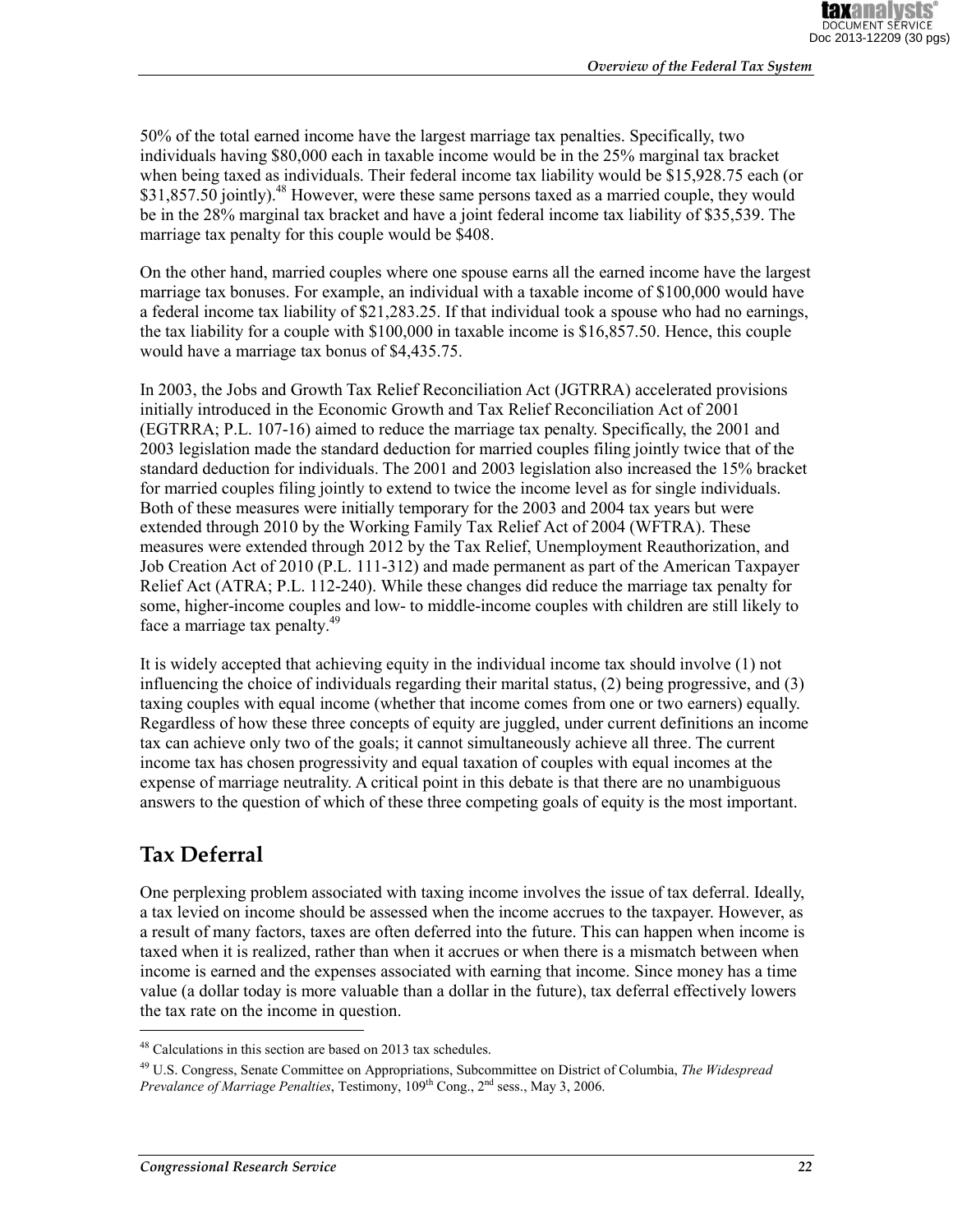Income from capital gains can be used to illustrate the benefits of tax deferral. For capital gains, the tax is assessed when the gain is realized rather than as it accrues. If a capital asset is acquired for \$100 and appreciates at a rate of 10% per annum, by the end of the first year it has appreciated in value to \$110 and by the end of the second year it is worth \$121. Assuming a marginal tax rate of 15%, if the gain were realized at the end of the second year, then a tax of \$3.15 (\$21 times 15%) would be levied on the realized appreciation. The after-tax return would be \$17.85.

In contrast is the case of a \$100 investment in an interest-bearing account earning a 10% rate of return with no deferral. At the end of the first year, the account would yield \$10 in interest. Tax on the interest, assuming a 15% marginal income tax rate, would be \$1.50, leaving \$108.50 in the account. By the end of the second year, the account would yield \$10.85 in interest. Tax on the second year's interest would be \$1.63, leaving \$117.72 in the account, for an after-tax return over the two-year period of \$17.72.

It is apparent from the examples above that the investment in the asset yielding capital gains income earns a higher after-tax return than the comparable investment in an interest-bearing account. In essence, the reason for this result is simply that, for the asset producing a capital gain, the tax on the appreciation in the first year was deferred, with the deferred tax remaining in the account and earning interest. The benefits of tax deferral increase the longer an asset is held and tax can be deferred.

Tax deferral not only affects the taxation of assets producing capital gains income, but also is of concern in other areas of tax policy, such as the taxation of contributions to retirement accounts, depreciation allowances, and the taxation of foreign source income of U.S. multinational corporations.

## **Depreciation**

When a business purchases a tangible asset such as a machine or structure, it is not incurring a cost. Rather, the business is simply exchanging one asset—for example, cash—for another. The full purchase price of an asset is therefore usually not tax deductible in the year the asset is bought. Assets do, however, decline in value as they age or become outmoded. This decline in value (depreciation) *is* a cost. Because assets gradually depreciate until they are worthless, the tax code permits firms gradually to deduct the full acquisition cost of an asset over a number of years.

The tax code contains a set of rules that govern the rate at which depreciation deductions can be claimed. The rules determine the tax depreciation rate by specifying a *recovery period* and a *depreciation method* for different types of assets. An asset's recovery period is the number of years over which deductions for the asset's full cost must be spread. The applicable depreciation method determines how depreciation deductions are distributed among the different years of the recovery period. The slowest method is straight-line, in which equal deductions are taken each year. Declining balance methods, in which a fixed fraction of the cost less prior depreciation is deducted, cause larger shares to be taken in earlier years.

Because of the time value of money, a tax deduction of a given dollar amount is worth more to a business the sooner it can be claimed. Further, the sooner a tax deduction can be claimed, the sooner the tax savings it generates can be invested and earn a return. It follows that the tax rules governing when depreciation deductions can be claimed are quite important to businesses. If depreciation deductions can be claimed faster than an asset actually declines in value, a tax benefit exists; depreciation is said to be *accelerated*. If, on the other hand, depreciation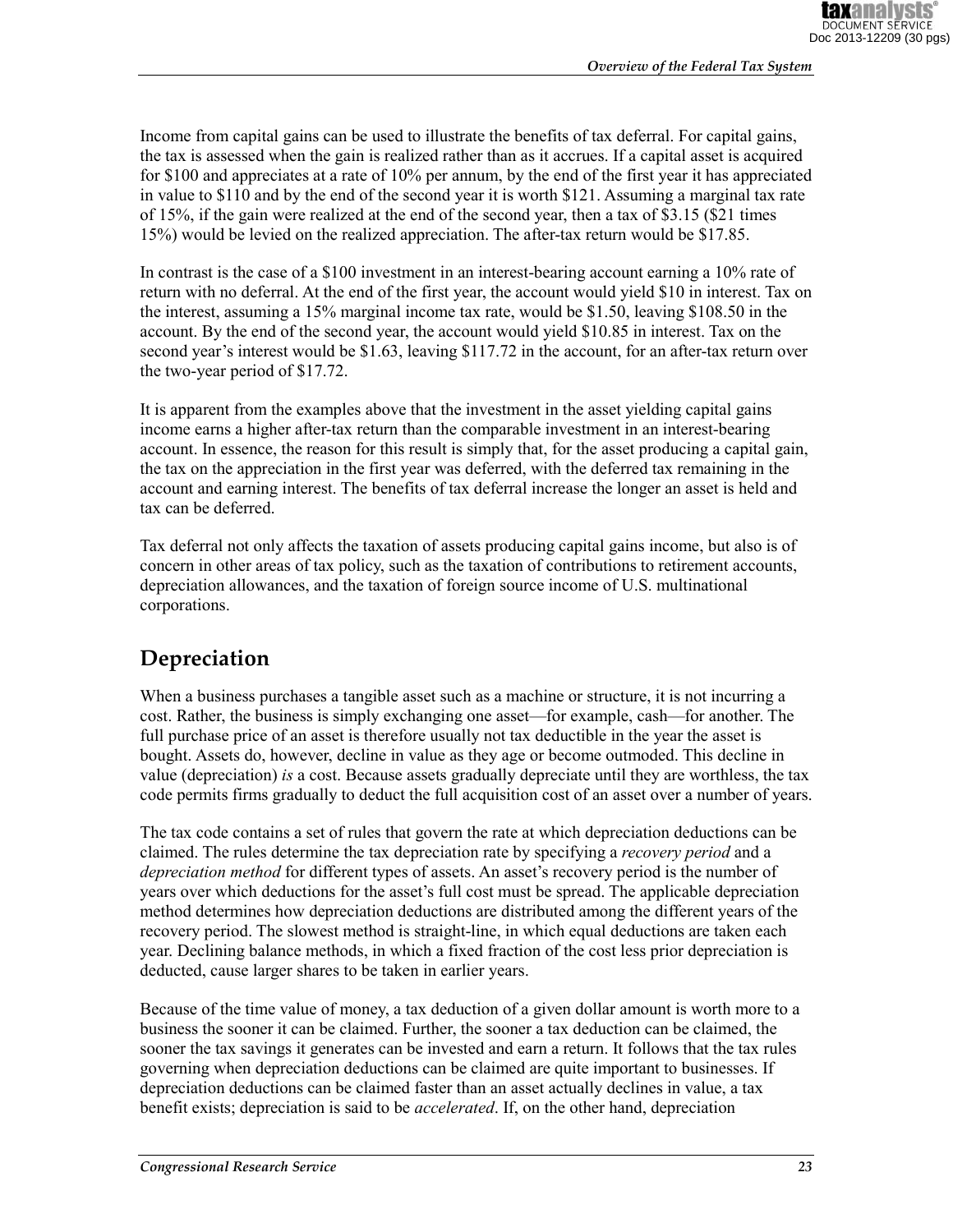deductions can be claimed more slowly than the corresponding asset actually depreciates, a tax penalty occurs. Only if depreciation deductions are claimed at the rate an asset actually depreciates do taxes confer neither a tax benefit nor a tax penalty.

According to some estimates, current tax depreciation for some types of equipment is somewhat accelerated compared to economic depreciation. "Bonus" depreciation allowances that recent tax acts have provided for temporary periods may have further accelerated depreciation for certain equipment.<sup>50</sup> Generally, depreciation for most structures is probably not accelerated. Thus, firms have a tax incentive to use more equipment and fewer of other types of assets in their production process than they otherwise would. This influence of taxes in the allocation of capital can reduce economic efficiency.

## **Forms of Business Organization**

The Internal Revenue Code recognizes several different forms of business organization and their tax treatment varies. The principal forms are *C corporations, S corporations, partnerships, and sole proprietorships.*<sup>51</sup>

Apart from taxes, corporations are a legally defined form of business organization, with ownership stakes represented by shares that may or may not be publicly traded. Shareholders' liabilities are limited to their stake in the corporation. The Internal Revenue Code normally subjects corporate profits to the corporate income tax under its subchapter C; corporations subject to income tax are thus often referred to as "C corporations." As explained more fully above, in the report's section on the corporate income tax, the part of C corporation income generated by equity investment is subject to two layers of tax: the corporate income tax and the individual income tax. In contrast, corporations that qualify as "S corporations" are not subject to the corporate income tax. Instead, their net profits are passed on a pro rata basis through to the individual shareholders who are taxed on the profits under the individual income tax. To be classified as an S corporation, the organization may have no more than 100 shareholders.

Taxes aside, partnerships are like corporations in that they have multiple owners. In contrast to corporations, some partnerships convey a liability for debts that is not limited to partners' contributions to the enterprise. Partnerships are also less likely than corporations to be publicly traded, although some forms of partnerships ("master limited partnerships") are. Like S corporations, partnerships are not subject to the corporate income tax; partners are subject to their share of partnership earnings under the individual income tax.

Limited liability companies (LLCs) have some of the characteristics of both partnerships and corporations. Under IRS "check the box" regulations, LLCs can elect to be taxed either as corporations or as partnerships. Other specially defined business entities include real estate investment trusts (REITs), which are required to engage primarily in passive investment in real estate and securities. Qualifying REITs are permitted to deduct dividends they pay to shareholders, which effectively exempts REITs from the corporate income tax. Regulated investment companies (RICs), who invest primarily in securities and distribute most income, are

<sup>50</sup> CRS Report RL31852, *Section 179 and Bonus Depreciation Expensing Allowances: Current Law, Legislative Proposals in the 113th Congress, and Economic Effects*, by Gary Guenther.

<sup>51</sup> For more information see CRS Report R40748, *Business Organizational Choices: Taxation and Responses to Legislative Changes*, by Mark P. Keightley.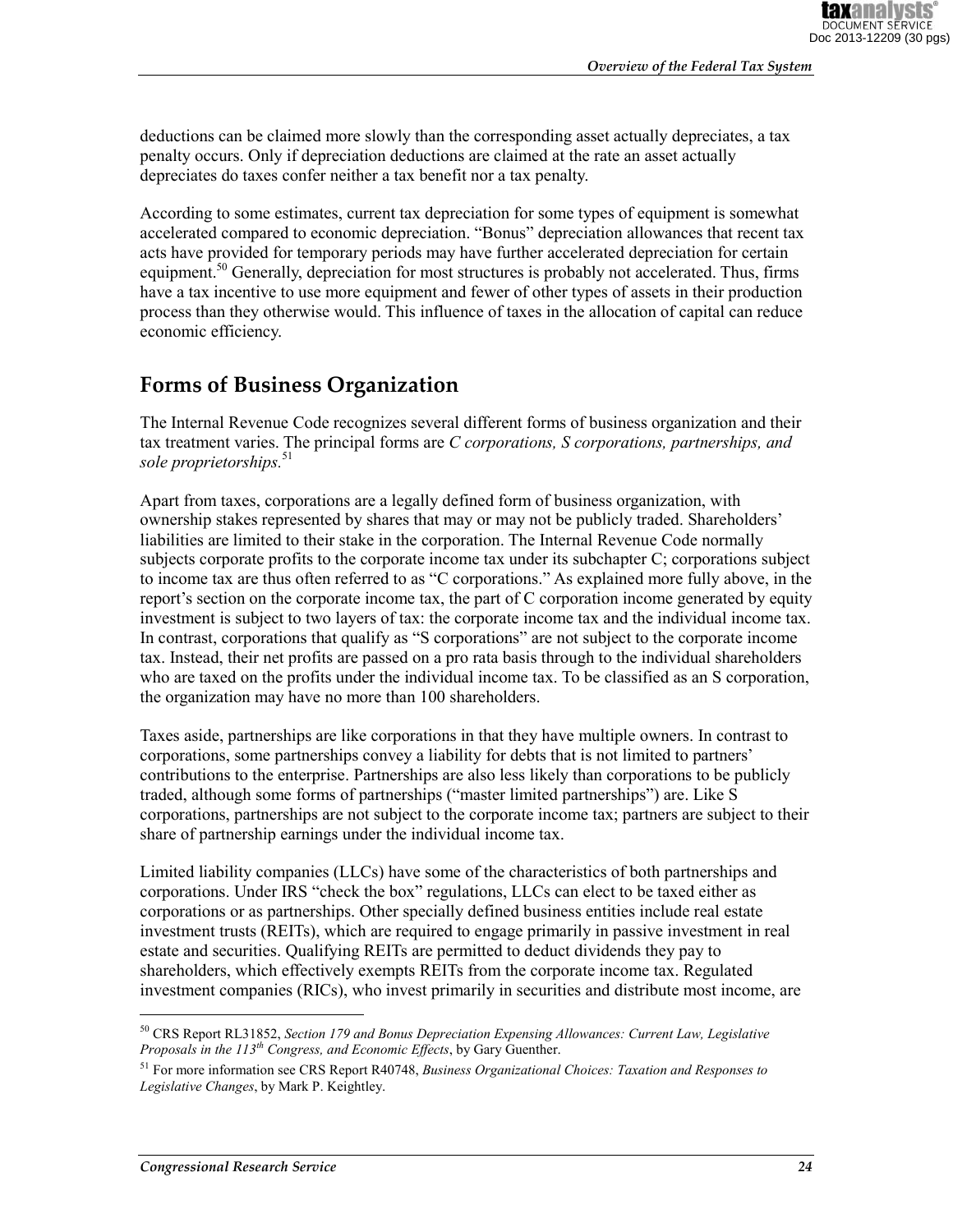also permitted to deduct dividends. The simplest forms of business organization are sole proprietorships. Sole proprietorships have only one owner; there is no legal distinction between the business and the business's owner. For tax purposes, business profits earned by a sole proprietor are taxed to the owner under the individual income tax. The corporate income tax does not apply.

### **Taxes and Competitiveness**

Competitiveness can be defined in a variety of ways (indeed, some would argue that it has no concrete meaning at all, at least at the national level). But regardless of how competitiveness is defined, standard economic analysis suggests that most tax measures can do little to enhance it. Indeed, some observers argue that many of the tax provisions designed to improve U.S. performance in the world economy actually reduce U.S. economic welfare, world economic welfare, or both.

An individual firm or its employees might defend competitiveness as its ability to withstand the threat of foreign competition. If asked, they might recommend some manner of tax benefit targeted at their industry: perhaps favorable depreciation rules or tax credits for consumers who buy their product. Economic analysis predicts that such measures might well improve the position of the targeted industry: its costs would fall because its taxes have fallen, introducing the possibility of reduced prices, larger market shares, and more jobs.

Economic theory, however, also predicts that the effects of a targeted tax benefit will ripple through the economy and ultimately confound the policy's competitiveness goals for the economy as a whole. Because the nation's resources are limited, the theory holds, a narrowly targeted tax benefit will simply reshuffle the way resources are employed, drawing them into the favored industry and away from alternative uses. While exports in the favored sector may rise (or imports fall), theory predicts that the performance of other sectors will decline. Further, economics predicts that the effect of taxes on how the economy's resources are deployed diminishes the nation's economic vitality: market forces, not tax rules, are usually the best way to guarantee that resources are used efficiently.

Policymakers or others at the national level may take a broader view of competitiveness and define it as the ability of the country as a whole to sell its exports—not just the performance of one sector. Such a view might recommend, for example, a tax incentive for exporting, regardless of the product. But in this case, economic theory suggests that exchange rate adjustments will stymie any effect the export subsidy may have in improving the trade balance. Although implementation of an export subsidy may initially increase exports, the increase in exports raises the price of the dollar in currency markets, which, in turn, makes U.S. exports more expensive and imports cheaper. As a result, exports are predicted to fall and imports increase until any initial improvement in the balance of trade that may have occurred disappears. Further, to the extent that part of the export tax benefit is passed on to foreign consumers as lower prices, analysis indicates that the measure transfers economic welfare from U.S. taxpayers to foreign persons.

Many economists would argue that taxes can alter the balance of trade in the short and medium term, but not in the way that is perhaps commonly thought. If a country runs a trade deficit, it is using more than it produces; and to do so, it must, in effect, borrow from abroad, importing the foreign investment that finances the deficit. The trade balance thus mirrors the balance on capital account, and it follows that taxes alter the trade balance not by their direct application to exports or imports, but by altering capital flows. For example, a cut in taxes on business investment in the